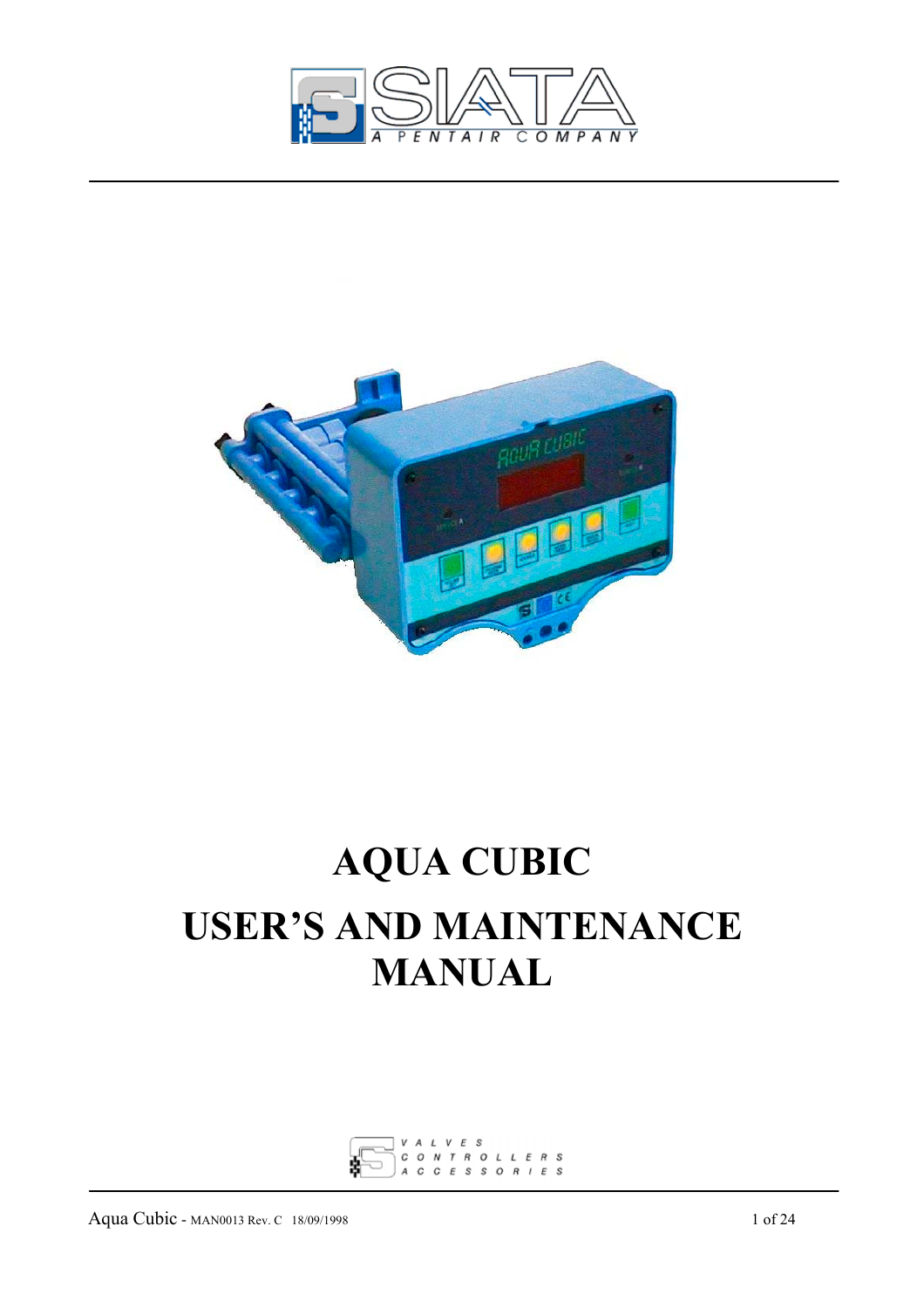

# **EC DECLARATION OF CONFORMITY**

**Manufacturer S.I.A.T.A. S.r.l.**

Address Via Virginio 370/372 50025 Montespertoli-Florence (ITALY)

Herewith declares that:

**PN** 

#### **AC5-02/05**

**Description**

#### **AQUA CUBIC DUPLEX CONTROLLER**

is in *conformity* with the provision of the following EEC directives:

# • **Elettromagnetic Compatibilty 89/336/EEC, 93/68/EEC**

### • **Low Voltage 73/23/EEC,93/68/EEC**

and that the following harmonized standards have been applied:

**EN 50081-1** Generic Emission Standard-Part 1:residential,commercial and light industrial premises.

**EN 50082-1** Generic Immunity Standard-Part 1:residential,commercial and light industrial premises.

**EN 60742** Directions concerning isolation and security trasformers.

 S.I.A.T.A. S.r.l. has a quality system in accordance with the requirements of **ISO 9001/ UNI EN ISO 9001-ed.1994** (Certificate n° 95.022 SGS ICS)

18.09.1998

Date Managing Director LUIGI FERRALI

TEN0043.doc

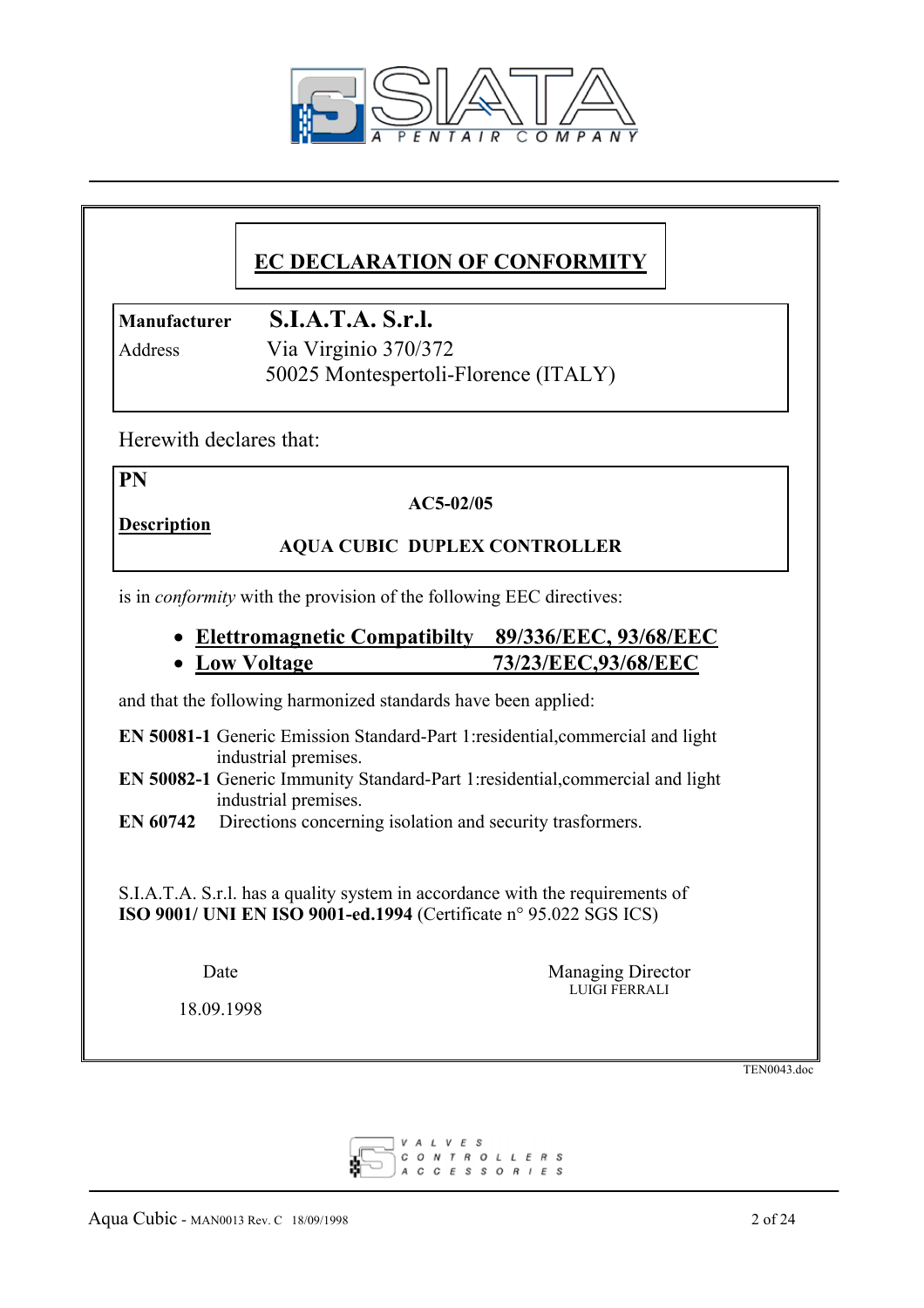

# **Table of contents**

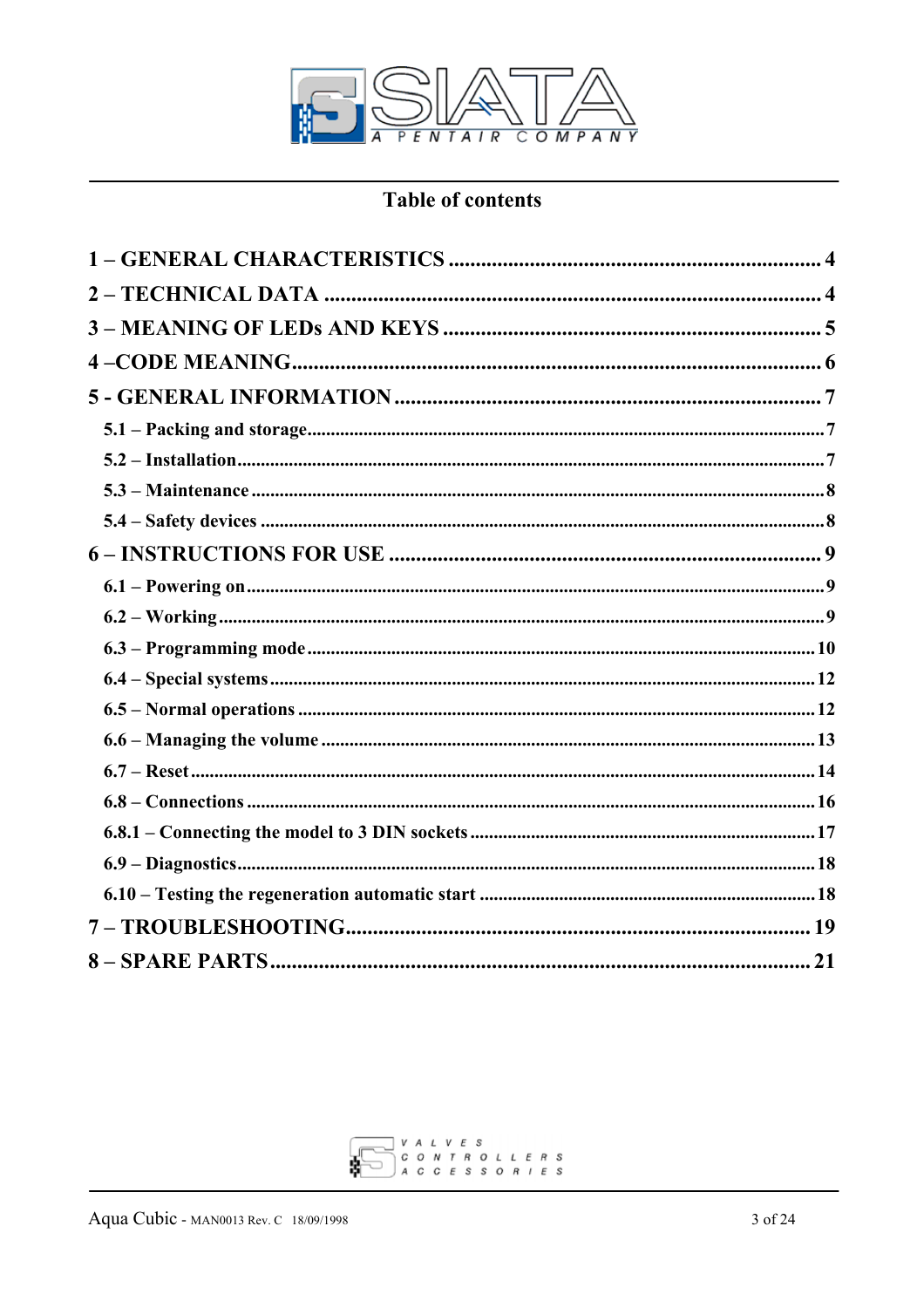

# **1 – GENERAL CHARACTERISTICS**

**Aqua Cubic** controls the SIATA multi-way valves for water treatment devices.

The regeneration cycle is completely programmable. It can be enabled using on of the following ways:

- $\triangleright$  As soon as the treatable volume becomes exhausted;
- ¾ Manually, by means of **Manual Regen** key.

**Aqua Cubic** is provided with an **EEPROM** that stores programming data, and a **buffer battery** that allows working parameters to be maintained in memory when power is off.

**Aqua Cubic**, as well as all the SIATA *controllers*, complies with the EC Directives. It is assembled in the SIATA factory in Montespertoli, Florence, Italy, operating with its certified Quality System according to

## **ISO 9001 / UNI EN ISO 9001.**

# **2 – TECHNICAL DATA**

Supply Voltage 230 Vac  $\pm$  10% (\*) Mains Frequency 50 Hz  $\pm$  3% (\*) Adsorbed Power 4.6 VA<br>Working Temperature  $4^{\circ}$  C  $-40^{\circ}$  C Working Temperature Total weight 0.8 to 1.5 Kg

Case Size  $165 \text{ mm} \times 127 \text{ mm} \times 70 \text{ mm}$ 

(\*) Special versions are available upon request.

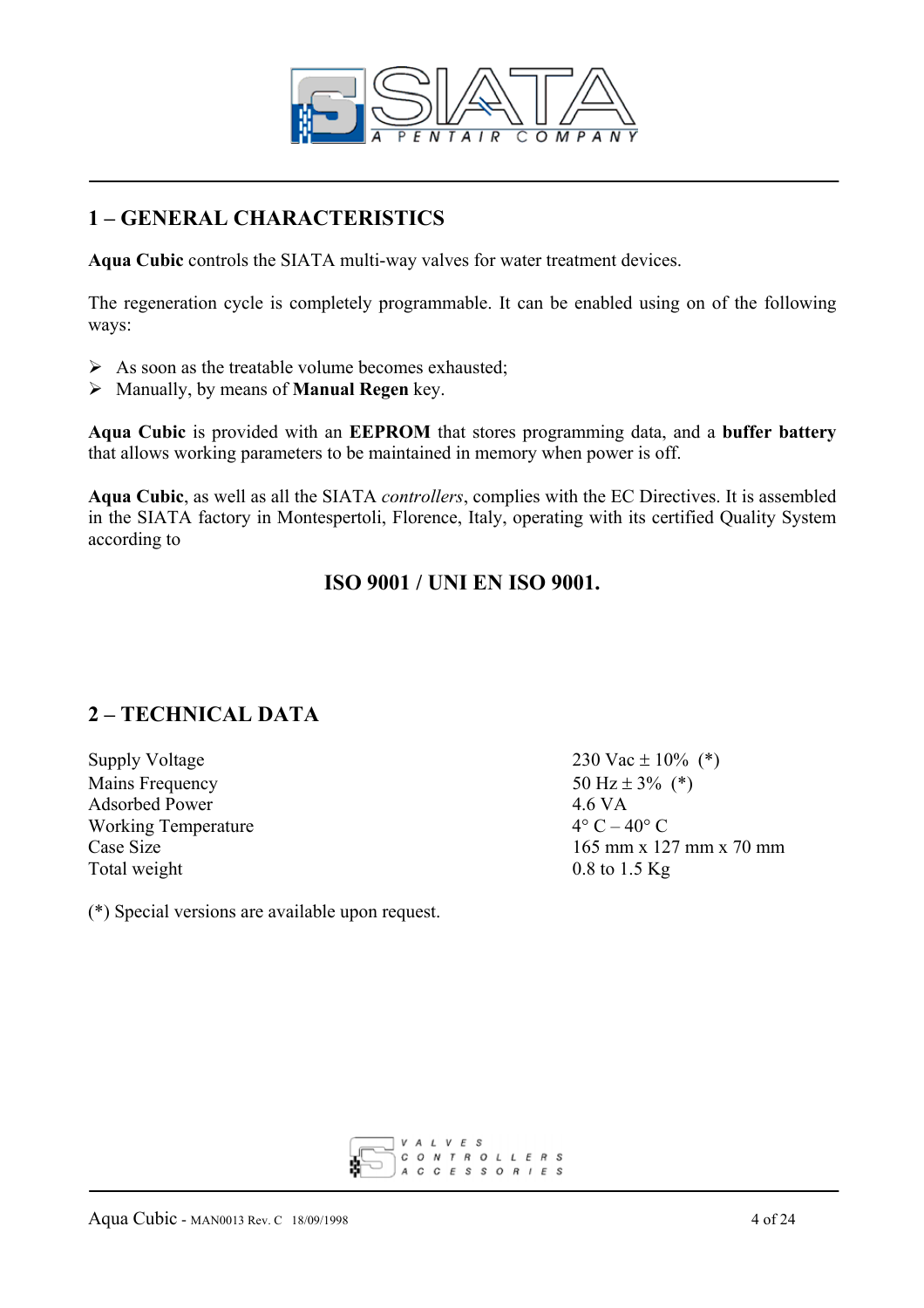

# **3 – MEANING OF LEDs AND KEYS**



# **Meaning of LEDs (Tab. 1)**

| <b>SERVICE</b>   | ЭN<br>when column.<br>; working<br>. IS<br>$\overline{A}$ |
|------------------|-----------------------------------------------------------|
| <b>SERVICE B</b> | )N<br>when column.<br>working<br>$B_{1S}$                 |

#### **Meaning of keys (Tab. 2)**

| <b>VOLUME SET</b>              | Allows to change the available volume.<br>At the end of programming, allows to set regeneration cycle phases.                                                                                                                          |  |
|--------------------------------|----------------------------------------------------------------------------------------------------------------------------------------------------------------------------------------------------------------------------------------|--|
| <b>PROGRAM</b><br><b>MODE</b>  | Allows to program regeneration cycle phases.                                                                                                                                                                                           |  |
| <b>ADVANCE</b>                 | If pressed while in programming or time setting, it increases the digit currently<br>blinking on the display.<br>If pressed on normal operations, it leads to diagnostic functions (from ver. 9/98)                                    |  |
| <b>METER</b><br><b>DIVIDER</b> | Allows to set the divider of the liter counter.                                                                                                                                                                                        |  |
| <b>MANUAL</b><br><b>REGEN</b>  | Allows to manually activate the regeneration.<br>If pressed while in stop, it sets the residual time to zero and allows to enter the<br>next phase (step-by-step) from version 9/98.                                                   |  |
| <b>RESET</b>                   | Pressed while in programming mode, it allows to quit without saving the<br>parameter currently edited.<br>Pressed during regeneration, it terminates it.                                                                               |  |
| <b>HIDDEN KEY</b>              | It is located below the six keys, centered between Advance and Volume/Clock. It<br>starts a test regeneration (1 min. for each phase). If pressed during some<br>programming operations, it sets the digit currently blinking to zero. |  |

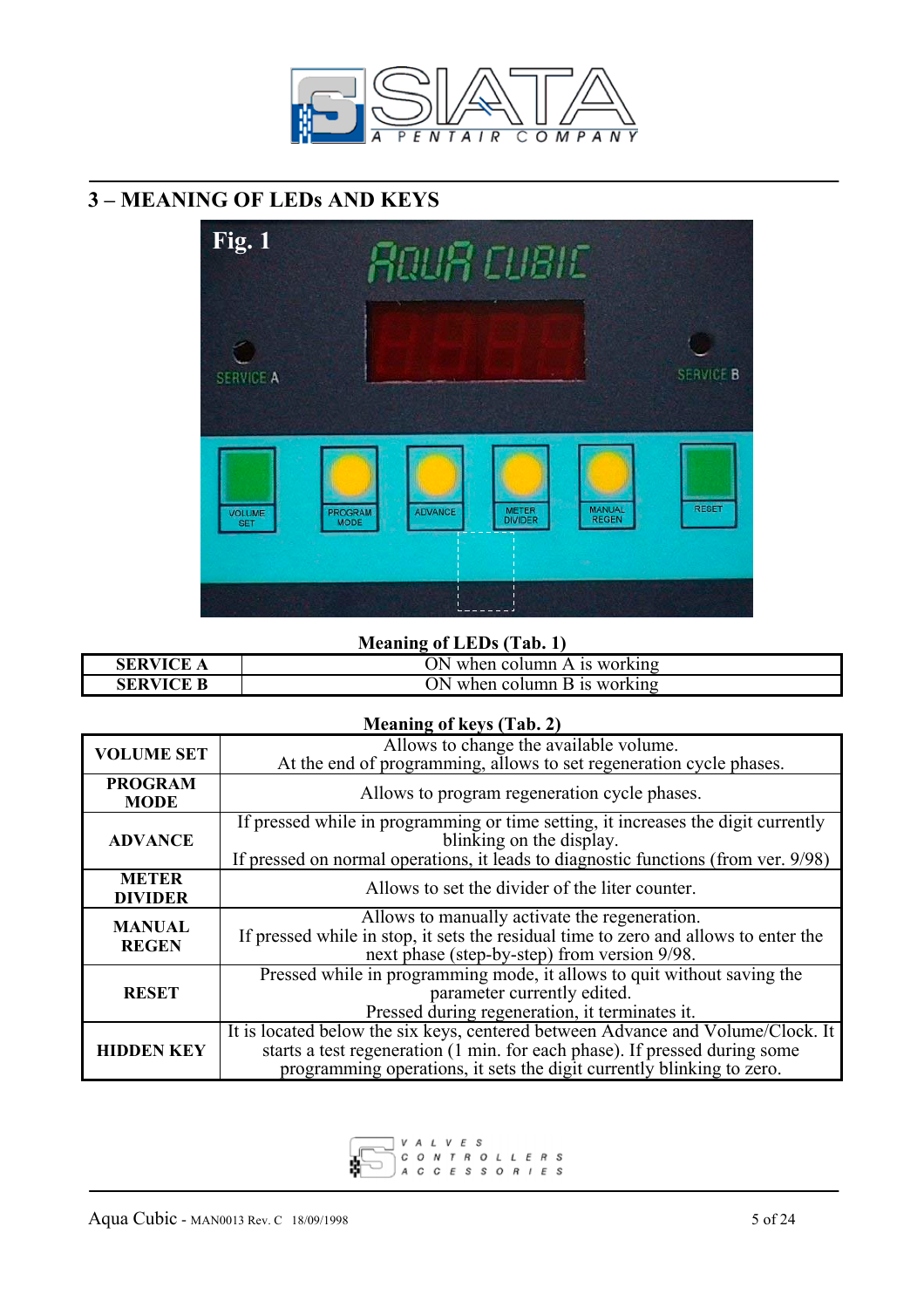

# **4 –CODE MEANING**



On the case rear panel a label as in Fig. 2 indicates:

| $AC5-02/05$ | the controller code                                          |
|-------------|--------------------------------------------------------------|
| 12804       | the progressive number (which is the same as the lot number) |
| SN 228/98   | the serial number with reference to the code                 |

In particular, the controller code is composed as follows:



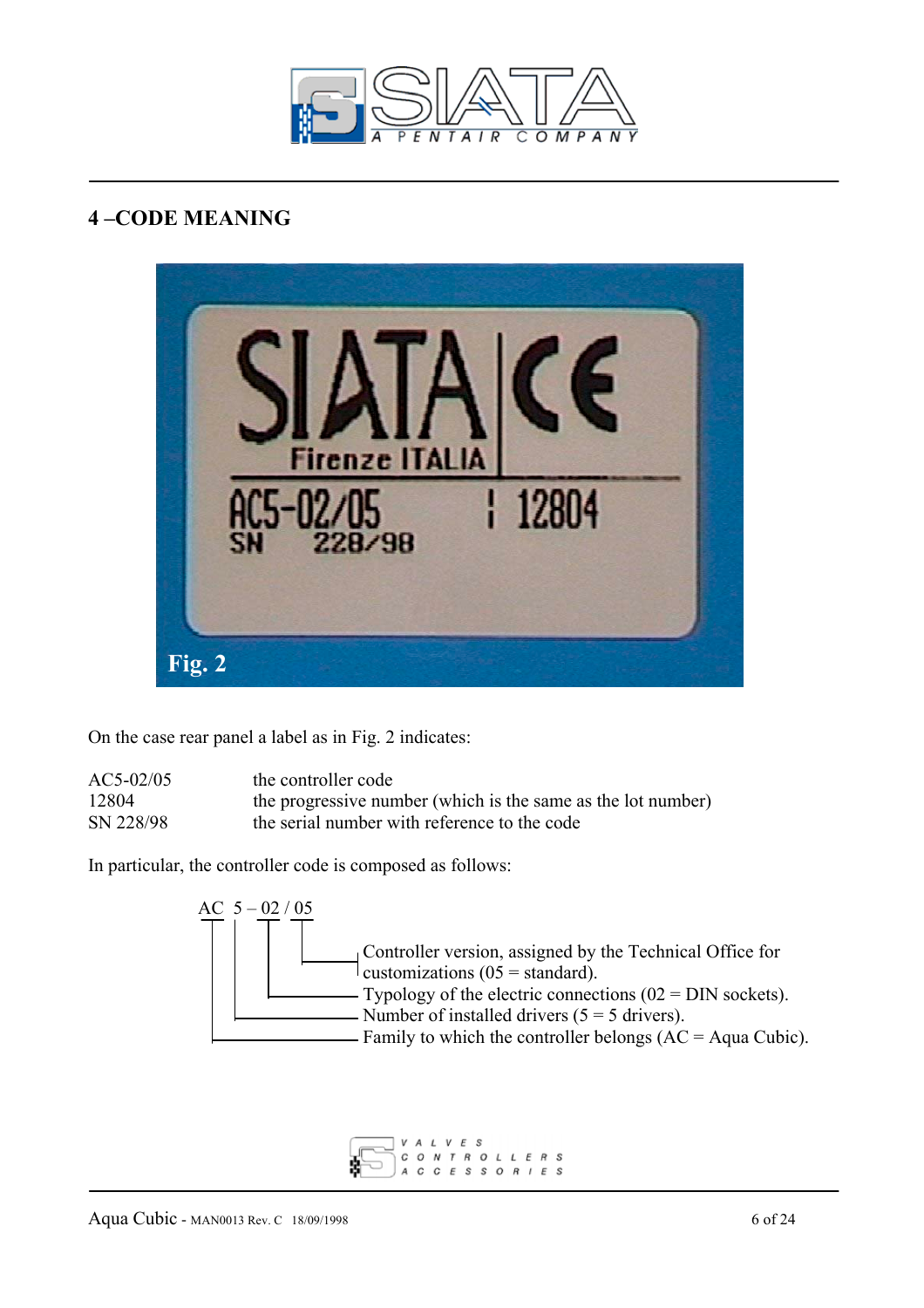

# **5 - GENERAL INFORMATION**

Please find herewith below some instructions to be followed during the controller usage and maintenance in order to ensure its long operating life.

#### **5.1 – Packing and storage**

The package consists in a box with a product identification label.

The device must be stored in environments compliant with the following characteristics:

- temperature from  $+4^{\circ}$ C to  $+40^{\circ}$ C;
- relative humidity from 30 % to 95 %.

#### **5.2 – Installation**

The *controller* installation must be performed by qualified technical staff; the installation procedures must be performed when the device is disconnected from power.

The device consists in an ABS case closed on the front side by a cover blocked with 4 screws, fixed with four screws and protected by a transparent cover.

The controller is supplied by a 230/12 Vac transformer. Different transformer types (e.g. 115/12 VAC 60 Hz) are available upon request.

The case of **Aqua Cubic** has a hole on the right side, near the DIN 180º connector (see Fig. 7).





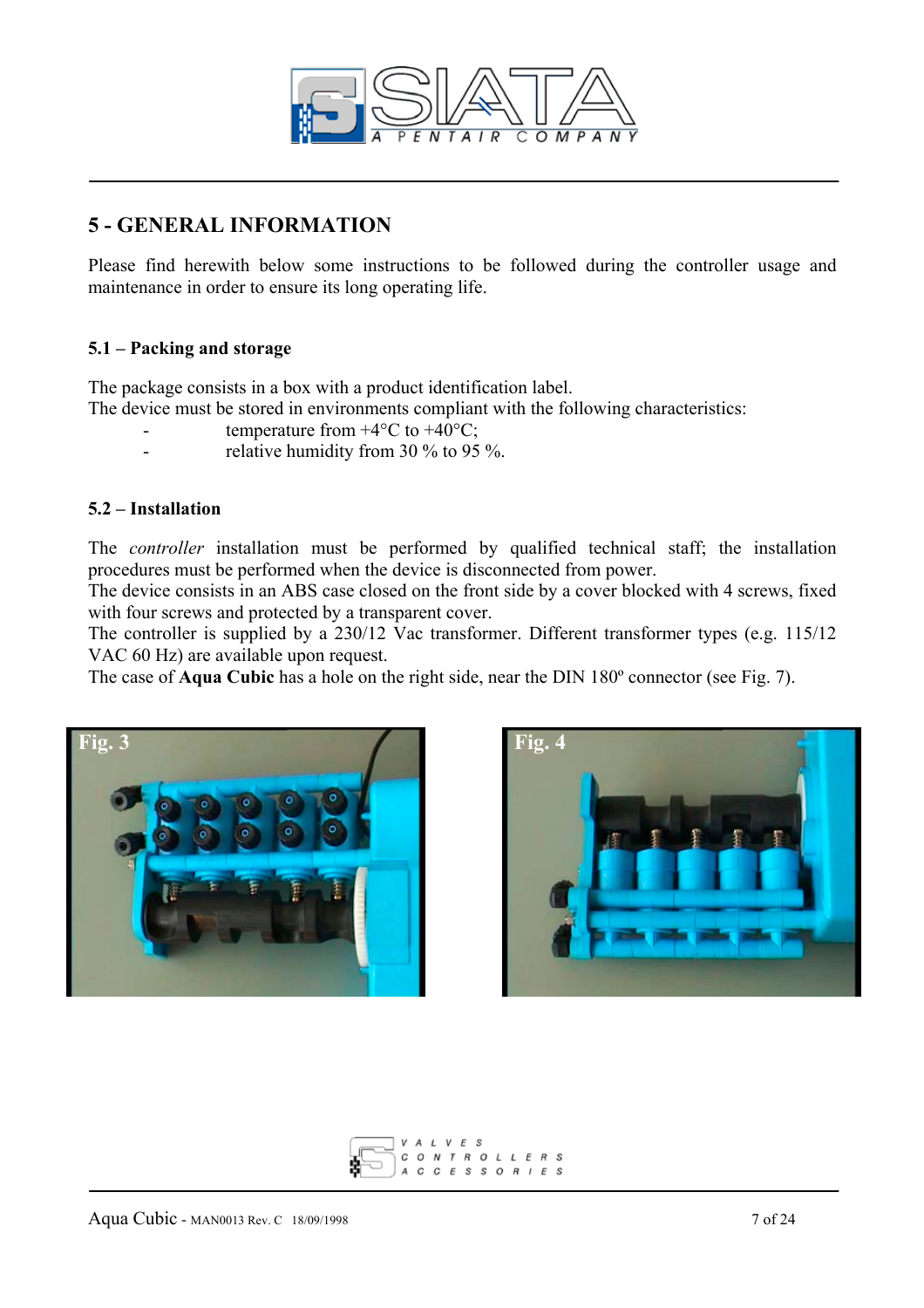

Should you prefer to feed the *controller* external drivers (see Fig. 3 and 4) with compressed air, please verify that:

- The driving air pressure ranges from 1 to 6 bars. In no case the air pressure can be higher than the input water pressure;
- An air humidification system (using water or an adequate silicone lubricant) is mounted on the pneumatic line. This is required to prevent internal driver seals from getting dry.

SIATA recommends to always supply drivers with water. In this case it is necessary to use an input filter to avoid impurities.

Please be particularly careful when installing the controller in environments that are not compliant with the EN 50082-1 standard (Electromagnetic Compatibility).

#### **5.3 – Maintenance**

Please mind to check the battery efficiency about every 12 months as follows:

- Write down the volume shown on the display. Verify that the value is not equal to the treatable volume (you can access it by pressing Volume Set).
- Turn the timer off for about 15 minutes.
- Turn the timer on. Read the value shown on the display: if the display shows the total treatable volume instead of the value previously written, then replace the battery using the spare part code 867.

The following servicing operations **must always be performed when the controller is off power**. When replacing the sole electronic board, and each time you must operate with the case opened, avoid as much as possible touching components and welded parts with your hands, especially near the CPU, since electrostatic discharges could eventually cause serious damages to the *controller*. Moreover, it is better not to place the electronic board on a metal surface, unless this has been properly insulated (a few paper sheets are enough).

To store electronic boards, always use the anti-static envelopes that come with the replacement kits. Avoid the electronic board to come in contact with liquids. Should this happen, dry the board with an air jet.

#### **5.4 – Safety devices**

The *controller* is equipped with the following safety devices:

- Safety and insulation transformer.
- Safety electronic circuit against voltage peaks and disturbances.
- Autoreset (from version 9/98)

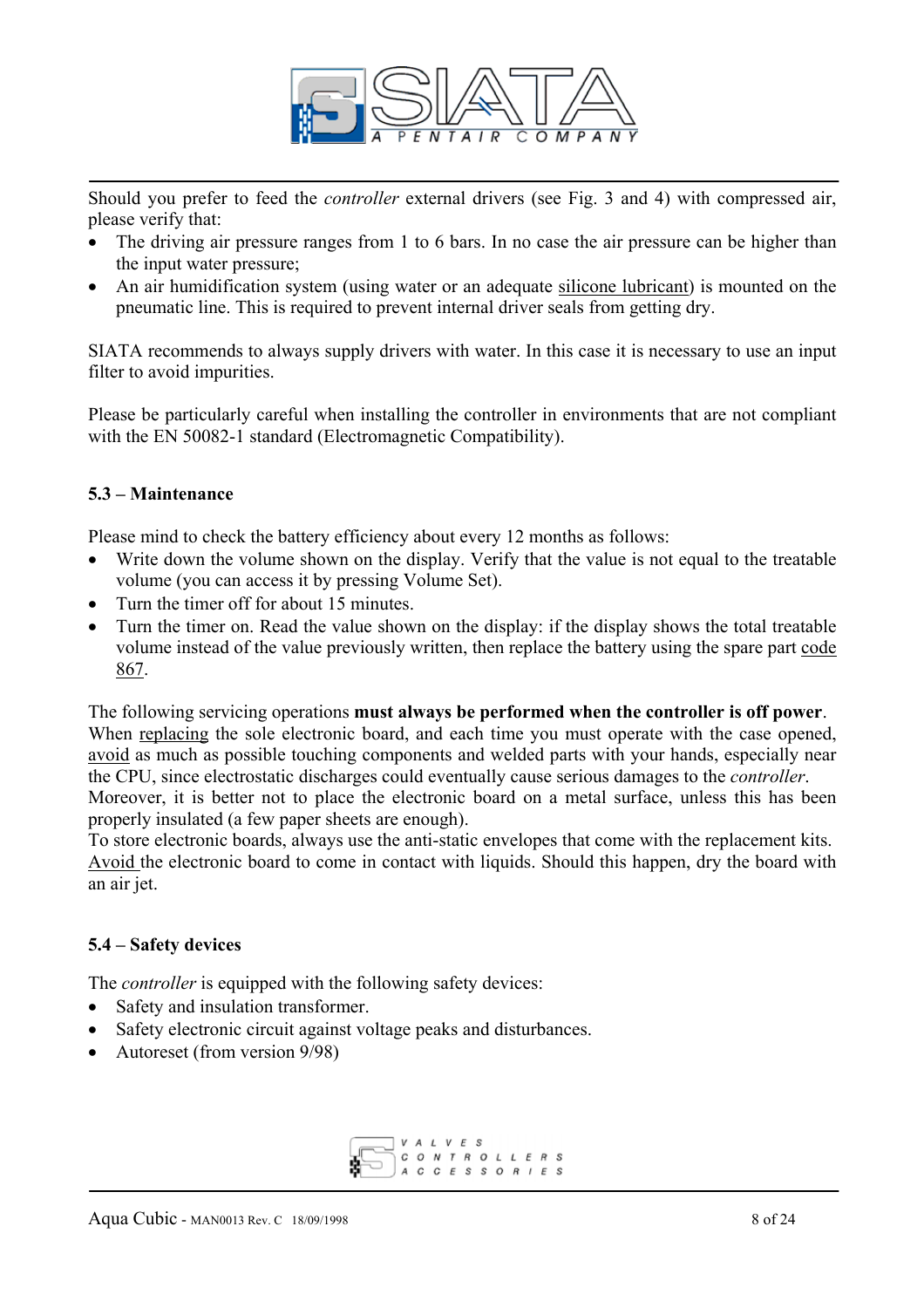

## **6 – INSTRUCTIONS FOR USE**

#### **6.1 – Powering on**

**Aqua Cubic** is not provided with power switches. Powering on is obtained by plugging the power transformer into the outlet.

#### **6.2 – Working**

After powering on, the display located on the front panel shows the available volume. When powering on for the first time, it is advisable not to switch off the controller for at least 24 hours on end, in order to avoid an anomalous battery charge.

The activation of the regeneration process is triggered after the available volume becomes exhausted. If a liter counter sensor is not connected to the controller, then the regeneration can only start by pressing the **Manual Regen** key.

| Event                                                                         | <b>What happens</b>                                                                                                                                                                                                                            | <b>Displayed code</b>         |
|-------------------------------------------------------------------------------|------------------------------------------------------------------------------------------------------------------------------------------------------------------------------------------------------------------------------------------------|-------------------------------|
| Powering on                                                                   | The display shows the available volume                                                                                                                                                                                                         | 2000                          |
| Start of operation                                                            | When a regeneration process terminates, or when<br>the Reset key is pressed, the working parameters<br>are restored with previously programmed values.<br>The display shows the whole treatable volume.                                        | 2000                          |
| Volume is exhausting                                                          | While on-duty, impulses generated by the counter<br>decrease the treatable volume.                                                                                                                                                             | 1999                          |
|                                                                               | When the volume reaches 0, regeneration starts.                                                                                                                                                                                                | 1 C 2 5                       |
| An inhibition signal is present on the<br>DIN $180^\circ$ plug (see fig. 11). | This event is not indicated in any way on the<br>display. The <i>controller</i> cannot<br>start<br>any<br>regeneration while this signal is active. Anyway the<br>operator can force a regeneration start by pressing<br>the Manual Regen key. |                               |
| duty.                                                                         | <b>Manual Regen</b> key pressed while on   A regeneration cycle starts, even if the controller is<br>inhibited (see previous event).                                                                                                           | 1 <sub>C</sub> 2 <sub>5</sub> |

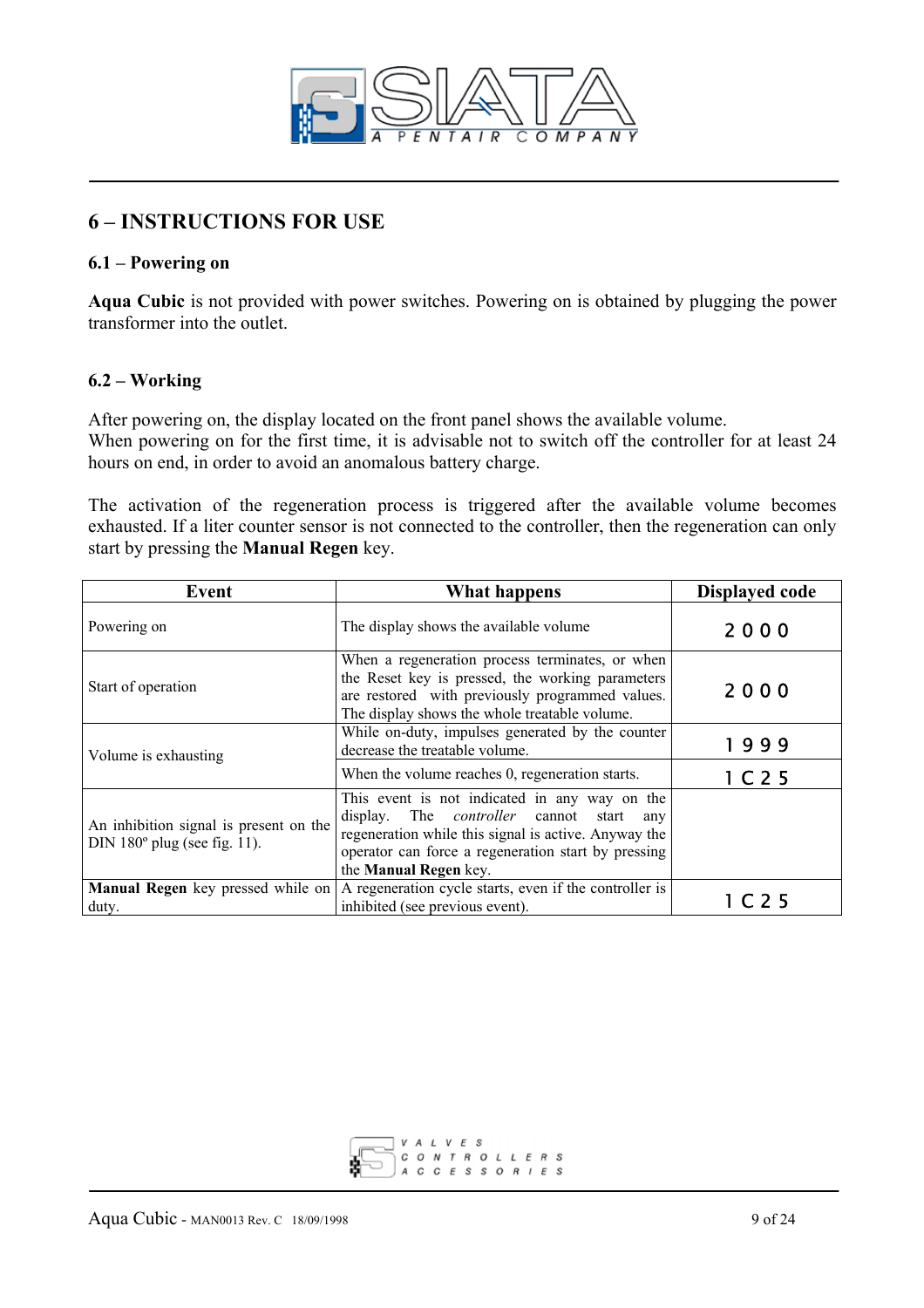

#### **6.3 – Programming mode**

Pressing the **Program Mode** key accesses programming of regeneration cycle times. Pressing the **Advance** key changes values. Proceed as follows:

| <b>Step</b>    |                   | <b>Display</b>                | <b>Meaning</b>                                      |
|----------------|-------------------|-------------------------------|-----------------------------------------------------|
| 1              | PROG. MODE        | 2000                          | Remaining volume. Display does not change.          |
| $\overline{2}$ | <b>VOLUME SET</b> | 1 d25                         | Rotation time for the first phase. Do not modify.   |
| 3              | PROG. MODE        | 1 <sub>C</sub> 1 <sub>O</sub> | Stopping time for the first regeneration phase.     |
| 4              | PROG. MODE        | 2 d 2 5                       | Rotation time for the second phase. Do not modify.  |
| 5              | PROG. MODE        | 2 C 3 0                       | Stopping time for the second regeneration phase.    |
| 6              | PROG. MODE        | 3 d 2 5                       | Rotation time for the third phase. Do not modify.   |
| $\overline{7}$ | PROG. MODE        | 3 C 2 0                       | Stopping time for the third regeneration phase.     |
| 8              | PROG. MODE        | 4 d 2 5                       | Rotation time for the fourth phase. Do not modify.  |
| 9              | PROG. MODE        | 4 C 2 0                       | Stopping time for the fourth regeneration phase.    |
| 10             | PROG. MODE        | 5 d 0 0                       | Rotation time for the fifth phase. Do not modify.   |
| 11             | PROG. MODE        | 5C00                          | Stopping time for fifth regeneration phase.         |
| 12             | PROG. MODE        | 6 d 0 0                       | Rotation time for the sixth phase. Do not modify.   |
| 13             | PROG. MODE        | 6C00                          | Stopping time for the sixth regeneration phase.     |
| 14             | PROG. MODE        | 7 d 0 0                       | Rotation time for the seventh phase. Do not modify. |
| 15             | PROG. MODE        | 7 C 0 0                       | Stopping time for the seventh regeneration phase.   |
| 16             | PROG. MODE        | 8 d 0 0                       | Rotation time for the eighth phase. Do not modify.  |
| 17             | PROG. MODE        | 8 C 0 0                       | Stopping time for the eighth regeneration phase.    |
| 18             | PROG. MODE        | 8 C 0 0                       | New values are stored into the EEPROM.              |

#### **Programming table (Tab. 3)**

Programmed as shown, **Aqua Cubic** is a double-working device, where the two columns work alternatively and are regenerated one at a time. It is possible to request the single version, where both columns composing the device work at the same time and are regenerated in sequence.

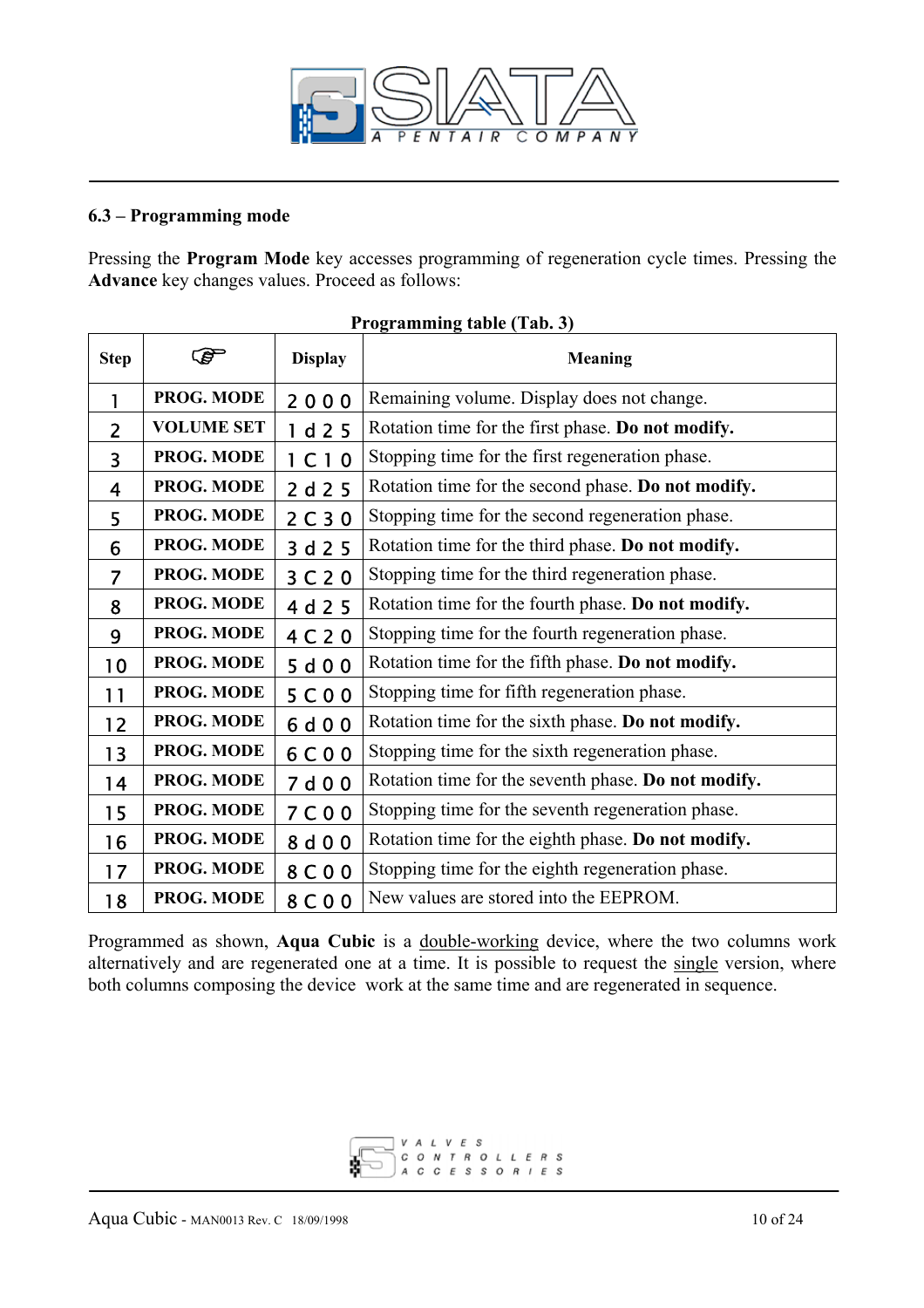

To set the volume, press the **Volume set** key and proceed as follows:

#### **Volume setting (Tab. 4)**

| <b>Step</b> | ⋐                 | <b>Display</b> | <b>Meaning</b>                                                        |
|-------------|-------------------|----------------|-----------------------------------------------------------------------|
|             | <b>VOLUME SET</b> | 0200           | Volume. The digits on the right-hand side blink.                      |
|             | <b>ADVANCE</b>    | 0201           | Setting.                                                              |
| 3           | <b>VOLUME SET</b> | 0201           | Volume. The digits on the left-hand side blink.                       |
| 4           | <b>ADVANCE</b>    | 0301           | Setting.                                                              |
|             | <b>VOLUME SET</b> | 0200           | Volume storage. The display shows the value as before the<br>changes. |

The volume set following the procedure of **tab. 4** does not become active at the end of the programming. It becomes active only by pressing the **Reset** key or after a regeneration process. Thus, after setting the volume (**step 5 of Tab. 4**), the display shows the residual volume and not the volume just set.

To set the divider of the counter, press the **Meter divider** key and proceed as follows:

| <b>Step</b> | G                 | <b>Display</b> | <b>Meaning</b>                                            |
|-------------|-------------------|----------------|-----------------------------------------------------------|
|             | <b>METER DIV.</b> |                | A A 0 1   Divider. The value blinks.                      |
|             | <b>ADVANCE</b>    |                | $A \land 0 \quad 2$ Setting operation.                    |
|             | <b>METER DIV.</b> |                | 0 2 0 0 Divider storage. The display shows the new value. |

#### **Divider setting (Tab. 5)**

Any time you press **Reset** while executing the procedures of tables 3, 4 and 5, you will exit the programming procedures without saving the changes.

The **Hidden key** allows to set the edited value to zero.

#### **NOTE:**

The values shown in the column **Display** of tables 3, 4 and 5 are only examples. The controller can display values completely different from those indicated here.

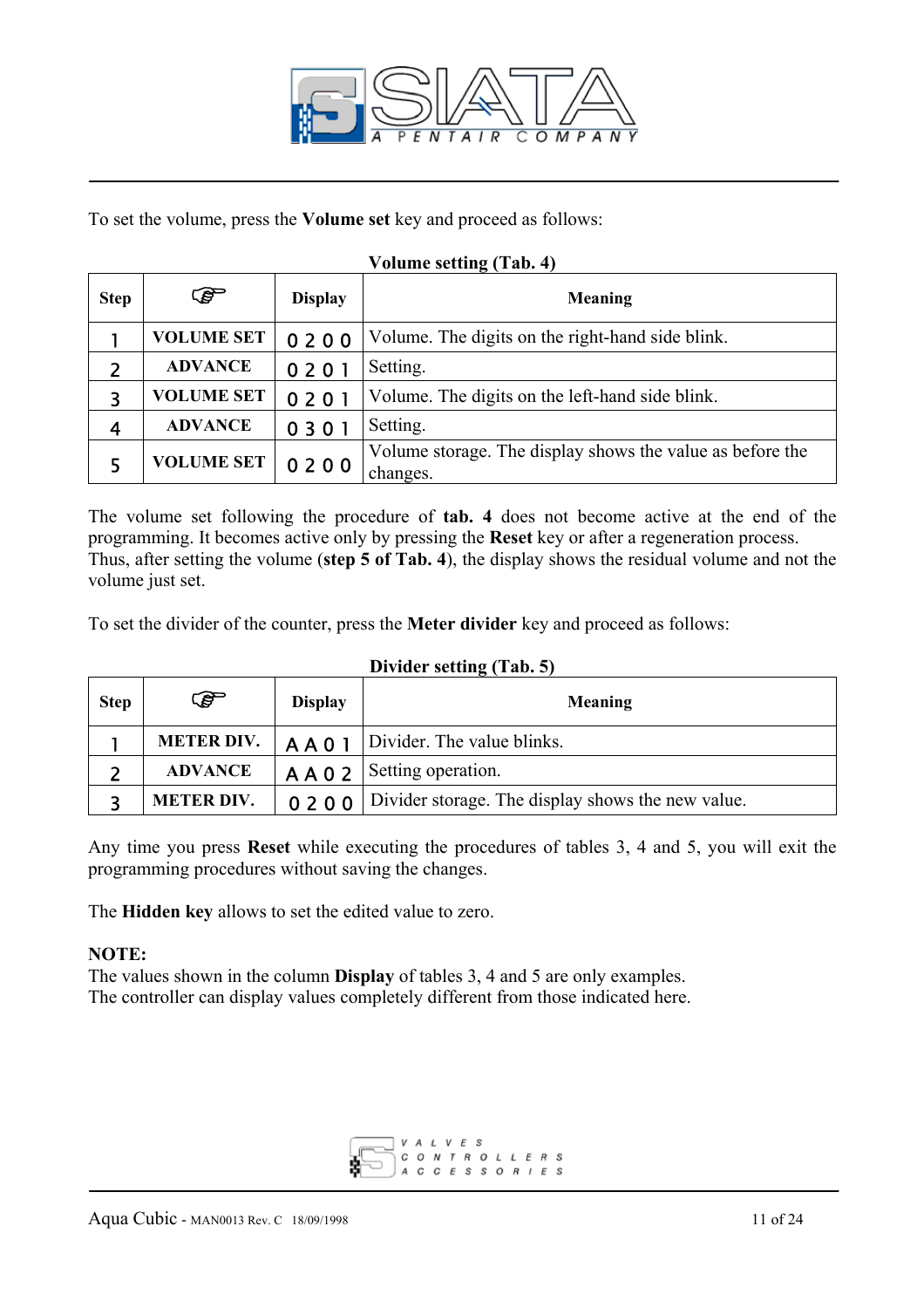

#### **6.4 – Special systems**

The full version of **Aqua Cubic** (with 3 DIN plugs, see fig. 9) allows you to control systems with SIATA valves and diaphragm valves, or systems with diaphragm valves on specific request.

#### **6.5 – Normal operations**

**Aqua Cubic**, as well as the other SIATA *controllers*, is considered "on duty" when it is able to accomplish a regeneration. This is possible ONLY when the *controller* "senses" that the cam is correctly positioned at the limit stop.

To perform some tests before installation, **Aqua Cubic** must be connected to its case, so that the limit switch be correctly closed.

**Aqua Cubic** does not allow any operation until the limit switch input is closed.

As already indicated in 6.3, after programming **Aqua Cubic** press the **Reset** key or perform a regeneration process in order to transfer the new parameters into the memory.

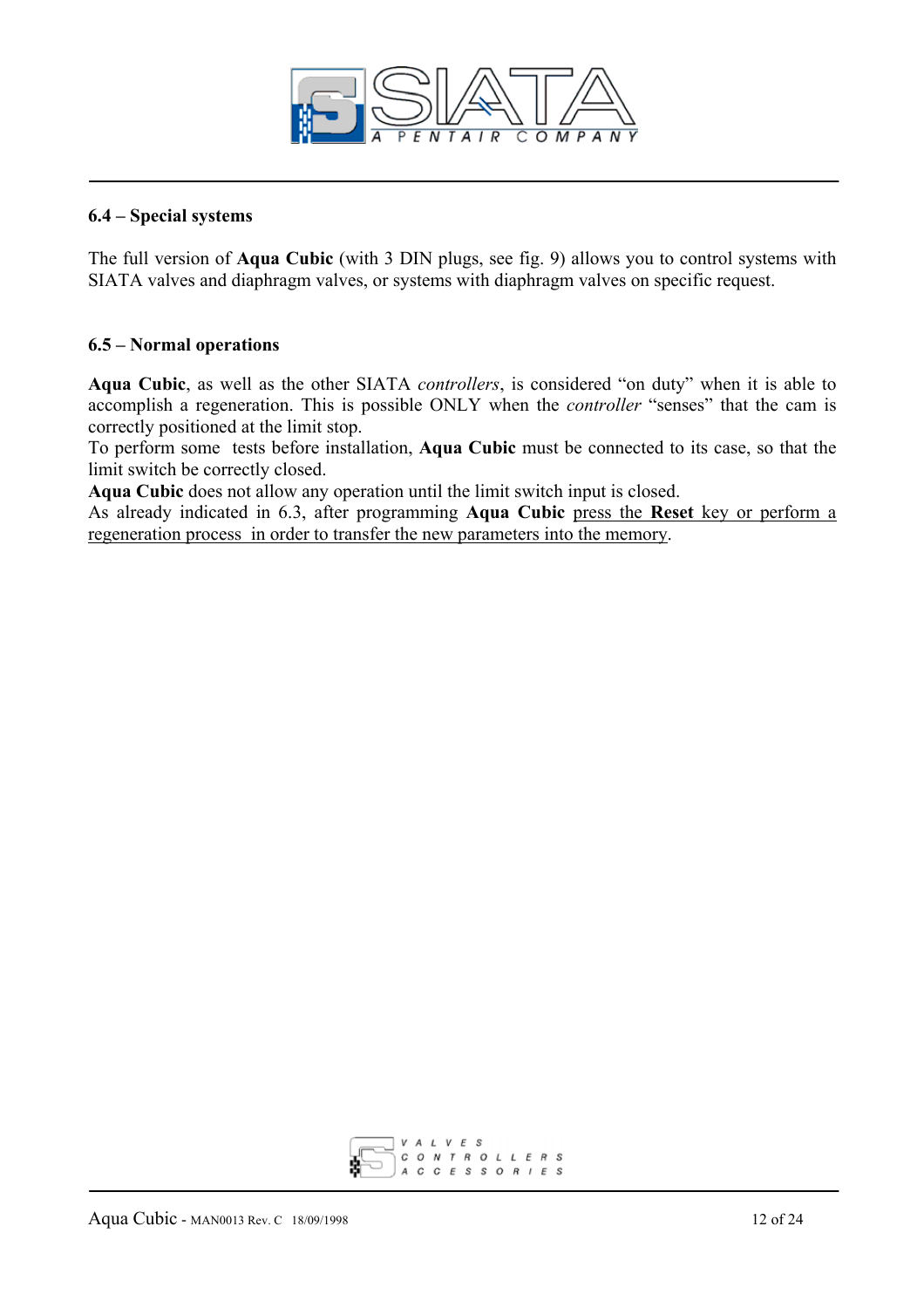

#### **6.6 – Managing the volume**

Steps of **tab. 4** show how to program the treatable volume.

If you use the Hall effect-based, SIATA liter counter, then set the divider (**AA01**, **tab. 5**) to 14, that is, every 14 impulses the available volume is decreased by an average, non settable amount of one liter. Thus the maximum programmable volume is **10.000** liters. If you need to use a larger volume, then use a simple arithmetical operation by multiplying the divider by two, three, four and so on. At the same time, divide the treatable volume by two, three, four and so on. For example:

**15.000 liters** of water must be treated.

| Volume $/2$   | 15.000 / 2      | 7500 in steps 1 and 3 of tab. 4     |
|---------------|-----------------|-------------------------------------|
| Divider $x$ 2 | $AA14 \times 2$ | $\textsf{AA28}$ in step 2 of tab. 5 |

When the device begins working, the treatable volume will be **7500 liters**.

**50.000 liters** of water must be treated.

| Volume $/5$   | 50.000 / 5      | $\vert 0000$ in steps 1 and 3 of tab. 4 |
|---------------|-----------------|-----------------------------------------|
| Divider $x$ 5 | $AA14 \times 5$ | $AA70$ in step 2 of tab. 5              |

When the device begins working, the treatable volume will be **10000 liters** (displayed as **0000**).

Please note that Setting the volume to **0000** means setting it to **10.000**. Setting the divider to **AA00**, means setting it to **100**.

The maximum treatable volume when using the Hall effect-based, SIATA liter counter is **70.000** liters, obtained by setting the treatable volume to **10.000** liters and the divider to **AA98**.

If you use a counter issuing one impulse each liter (or cubic meter), the maximum treatable volume is **1.000.000** of liters (or cubic meters). To do so set the treatable volume to **10.000** liters and the divider to **AA00** (this corresponds to 100 impulses each liter or cubic meter). Please note that, given the nature of the Reed counters, the usage of counters type 1 impulse/1  $m<sup>3</sup>$  or similar is discouraged.

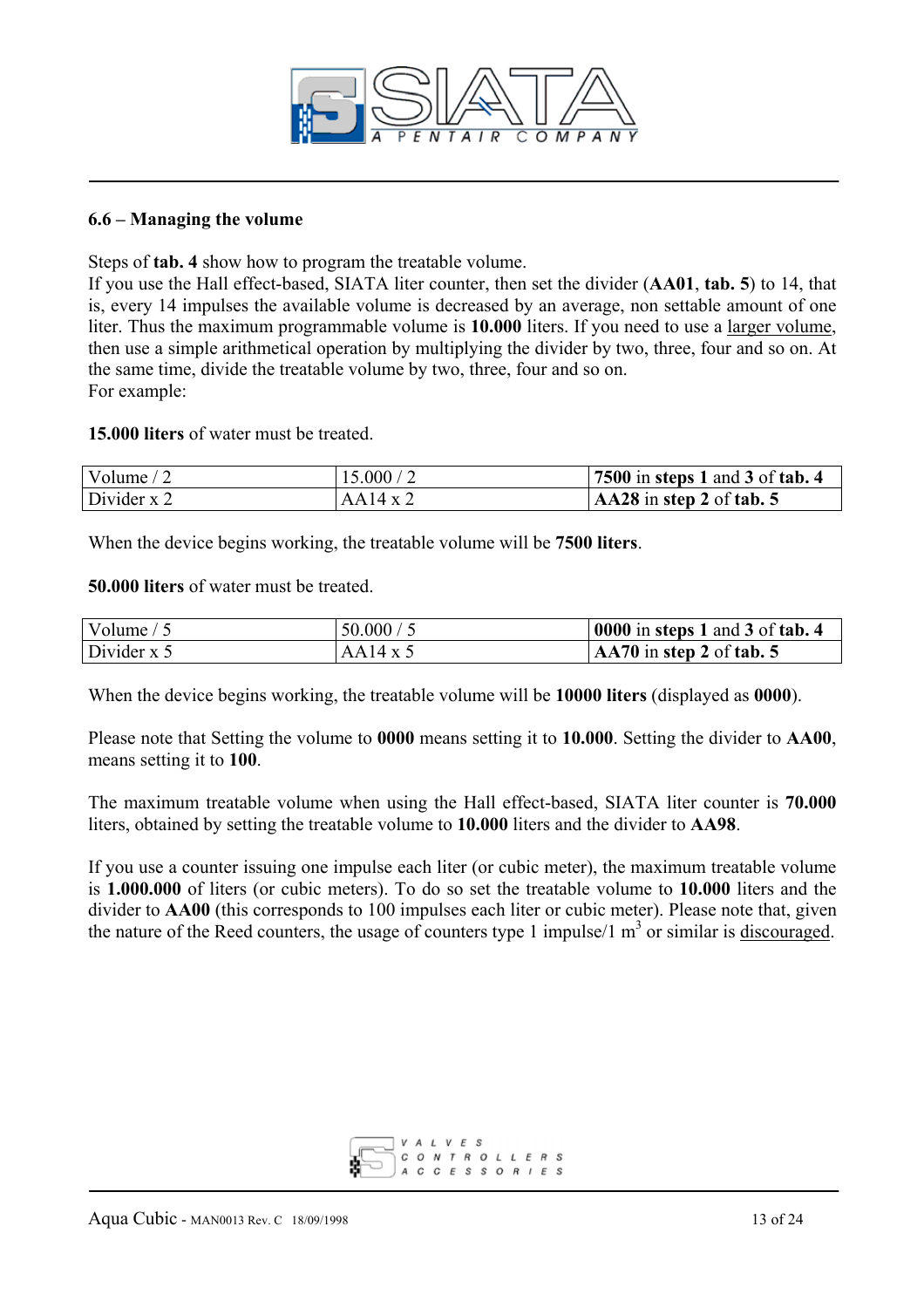

#### **6.7 – Reset**

Several events may influence the *controller*: battery exhausted, very high electromagnetic disturbance (beyond the limits established by the EN 50082-1 standard), handling the electronic board, a short circuit between connections or DIN sockets.

Such events may cause one of the following problems: the "out of program" and the "latch up".

In the first case, the RAM on the CPU becomes "dirty" due to the disturbing event. The results are unpredictable: for example, complete failure of the *controller*, abnormal behavior, or the alteration of working parameters.

The second case happens when the CPU autonomously turns its state to "latch-up", a special condition that allows it to be protected against potential damages.

The difference consists in the fact that the first condition is mostly autonomously solved by the controller thanks to an autoreset circuit that becomes active when it is not receiving any signal from the micro-controller for at least 5 seconds of anomalous microcontroller signals. The second condition always requires a manual intervention.

**Figures 5** and **6** show where it is necessary to intervene in order to solve the above mentioned conditions.

The first operation to be performed when the controller is apparently off, or when its behavior is anomalous, is the so called "software reset". It consists in short-circuiting for a while points **A1** and **A2** shown in fig. 6, when the controller supply transformer is connected to the supply voltage.

If this operation gives no results, proceed with the second reset type: the "hardware reset".

It consists in short-circuiting for 5 seconds points **B1** and **B2** shown in fig. 6, when the controller supply transformer is **disconnected** from the supply voltage. Once this operation is completed, connect the supply transformer to the supply voltage and check that the controller powers on immediately or after the 5 seconds necessary for the autoreset. If the controller does not power on, repeat the "software reset " on points **A1** and **A2** shown in fig. 6.

If the controller still remains off, please refer to **Chap. 7**.

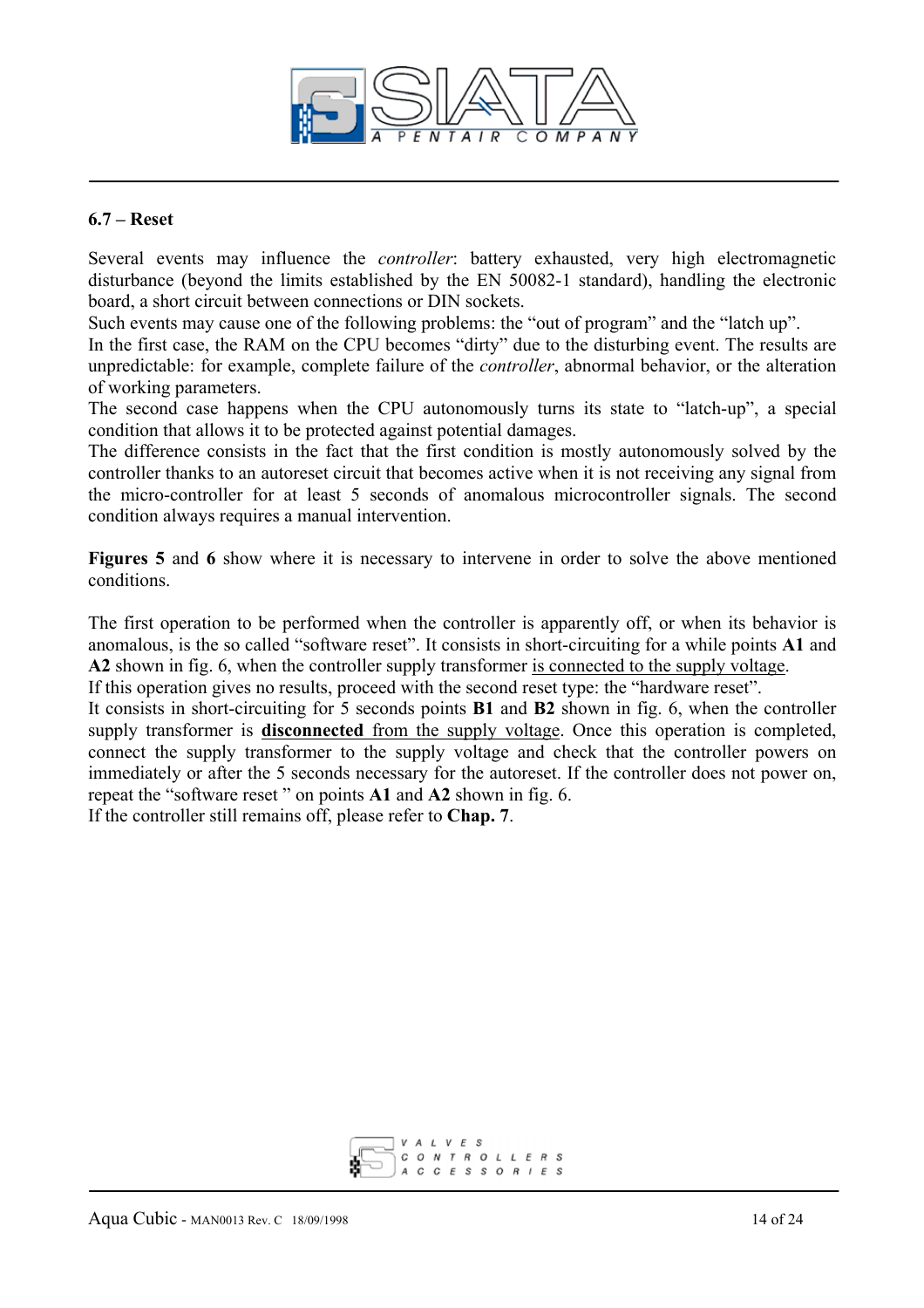

Figures 5 and 6 show the points involved in the reset procedure.



V  $\cal L$  $E$  S A O N T R O L L E R S<br>C C E S S O R I E S  $\boldsymbol{C}$ A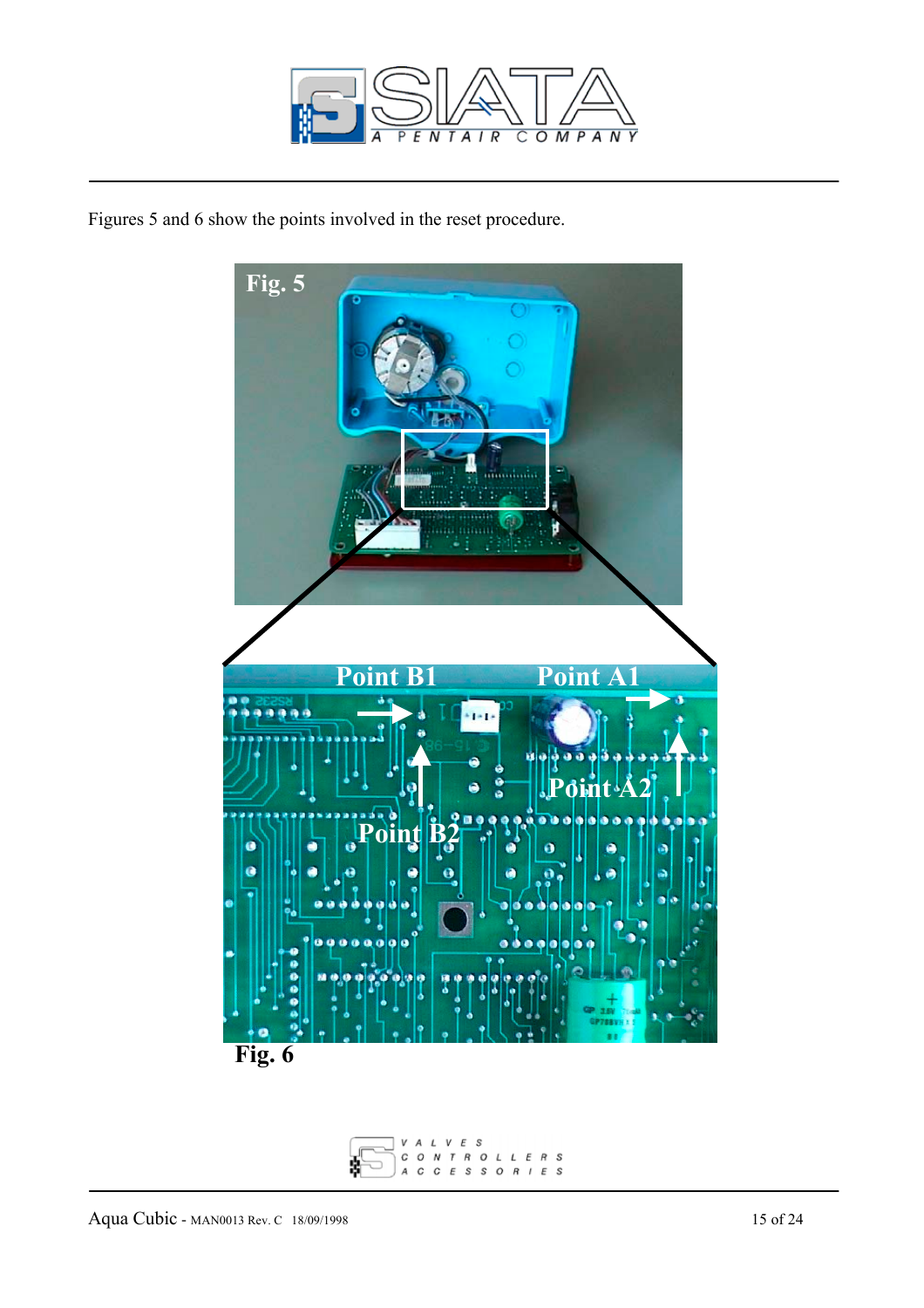





Through the 180º DIN socket, shown in fig. 7, **Aqua Cubic** can be connected to some external devices as follows:

| <b>Contacts</b> | <b>Function</b>                                           |
|-----------------|-----------------------------------------------------------|
| $1 - 3$         | Volume, reed counter or counters with make, not supplied. |
| $1 - 5 - 3$     | Volume, magnetic, Hall effect counter, +12 VDC supply.    |
| $1 - 4$         | Inhibit signal input (when closed).                       |
| $2 - 5$         | Cycle End Impulse output, Open Collector.                 |



**Fig. 8** 

Fig. 8 shows the correct usage of Cycle End Impulse, available as Open Collector. The relays should not exceed a maximum coil activation current of **20mA**. Below are the codes of some relays that can be used for this purpose. They all have a coil voltage of 12 VDC:

| <b>Manufacturer</b> | Model                              |
|---------------------|------------------------------------|
| <b>OMRON</b>        | G5V-1 12Vdc                        |
| TAKAMISAWA          | $MZ-12HS-U$                        |
| <b>MATSUSHITA</b>   | JQ1-12V or JQ1a-12V or HD1-M-DC12V |

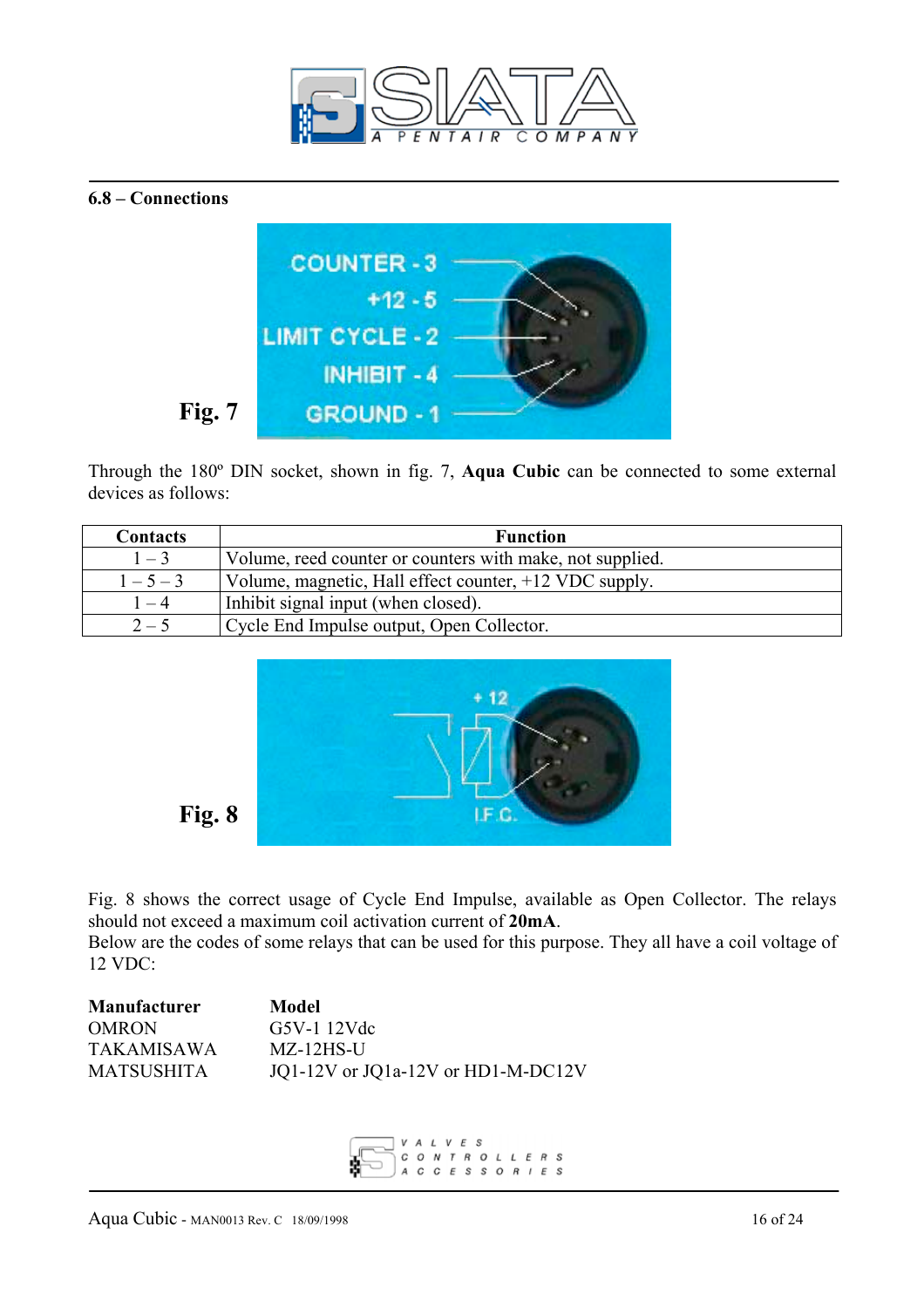

#### **6.8.1 – Connecting the model to 3 DIN sockets**



Fig. 9 shows the connections available with the model provided with 3 DIN sockets. They can be used as follows:

| <b>Contacts</b> | <b>Function</b>                                                       |
|-----------------|-----------------------------------------------------------------------|
| $DIN A, 1-3$    | Volume, reed counter or counter with make, not supplied.              |
|                 | DIN A, $1-3-5$ Volume, magnetic, Hall effect counter, +12 VDC supply. |
| DIN A, $1-4$    | Inhibit signal input (when closed).                                   |
| $DIN A, 2-5$    | Cycle End Impulse output, Open Collector.                             |
| DIN B, $1 - 2$  | Remote Start input (when closed).                                     |
| DIN C, $2 - 3$  | $2nd$ regeneration phase impulse (normally open output).              |
| DIN C, $5-1$    | Regeneration active impulse (normally open output).                   |
| DIN C, $5-4$    | Regeneration active impulse (normally closed output).                 |

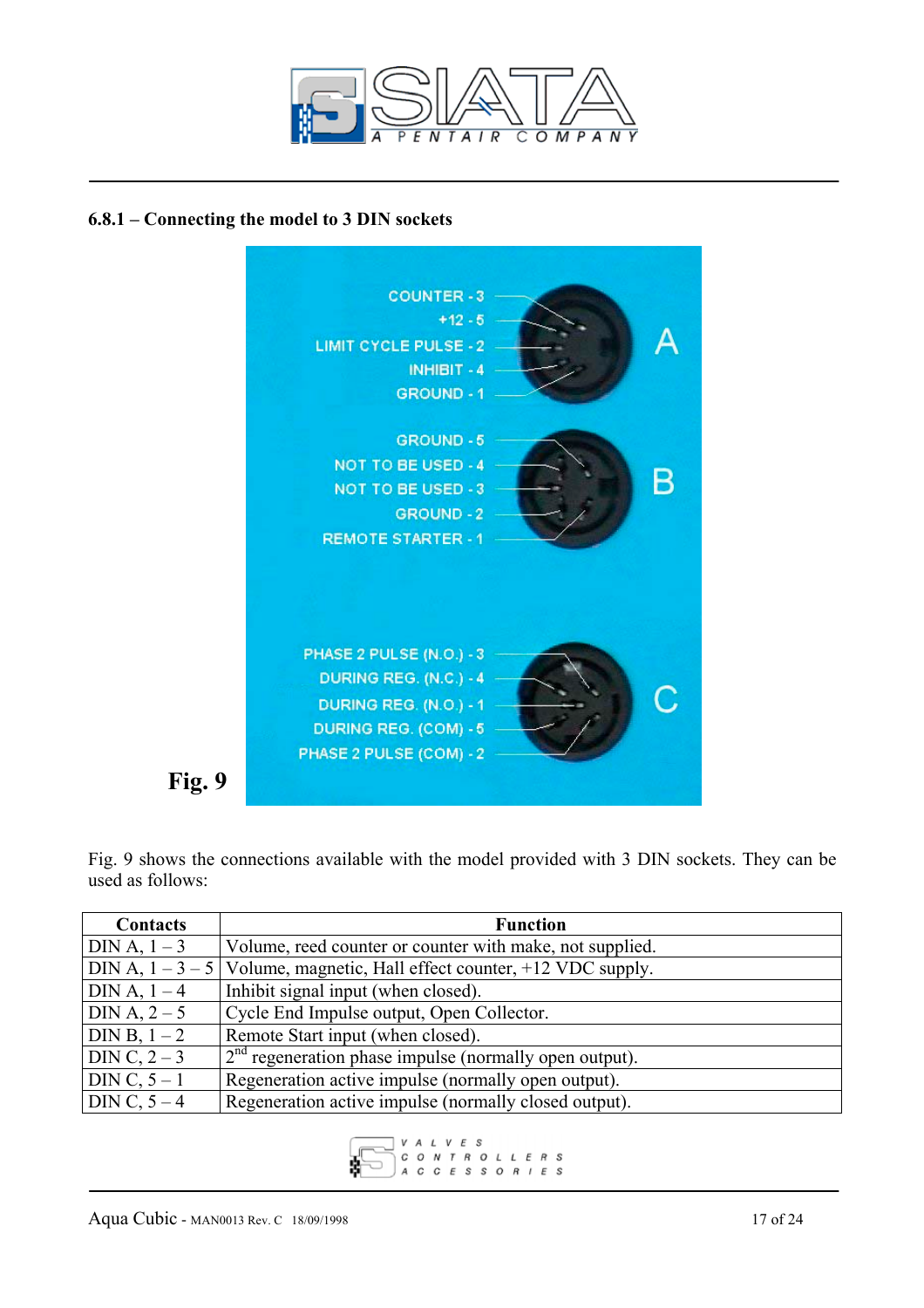

#### **6.9 – Diagnostics**

**Aqua Cubic** has a diagnostic system, that the maintenance personnel can use to learn the status of the controller.

To access this function, press and hold the **Advance** key for at least 5-6 seconds. The following parameters will be displayed:

| <b>Display</b> | <b>Description</b>                                   |
|----------------|------------------------------------------------------|
| $F - 0$ 0      | Days elapsed since the last regeneration.            |
| 0.0.0.0.       | Number of regeneration processes performed.          |
| 0000           | Volume consumed since the last regeneration process. |

The counter counting the performed regeneration processes cannot be reset by the user.

#### **6.10 – Testing the regeneration automatic start**

To test the regeneration autostart function, proceed as follows:

- With reference to **tab. 4**, set **0002** as treatable volume.
- Using the magnetic sensor cable and a SIATA turbine, reduce the volume to 0.
- After the volume has reached 0, the regeneration should start.

#### **NOTE:**

To perform these tests, the limit micro-switch of the controller must be correctly connected and working. Thus, it is recommended to use the controller when installed in its case.

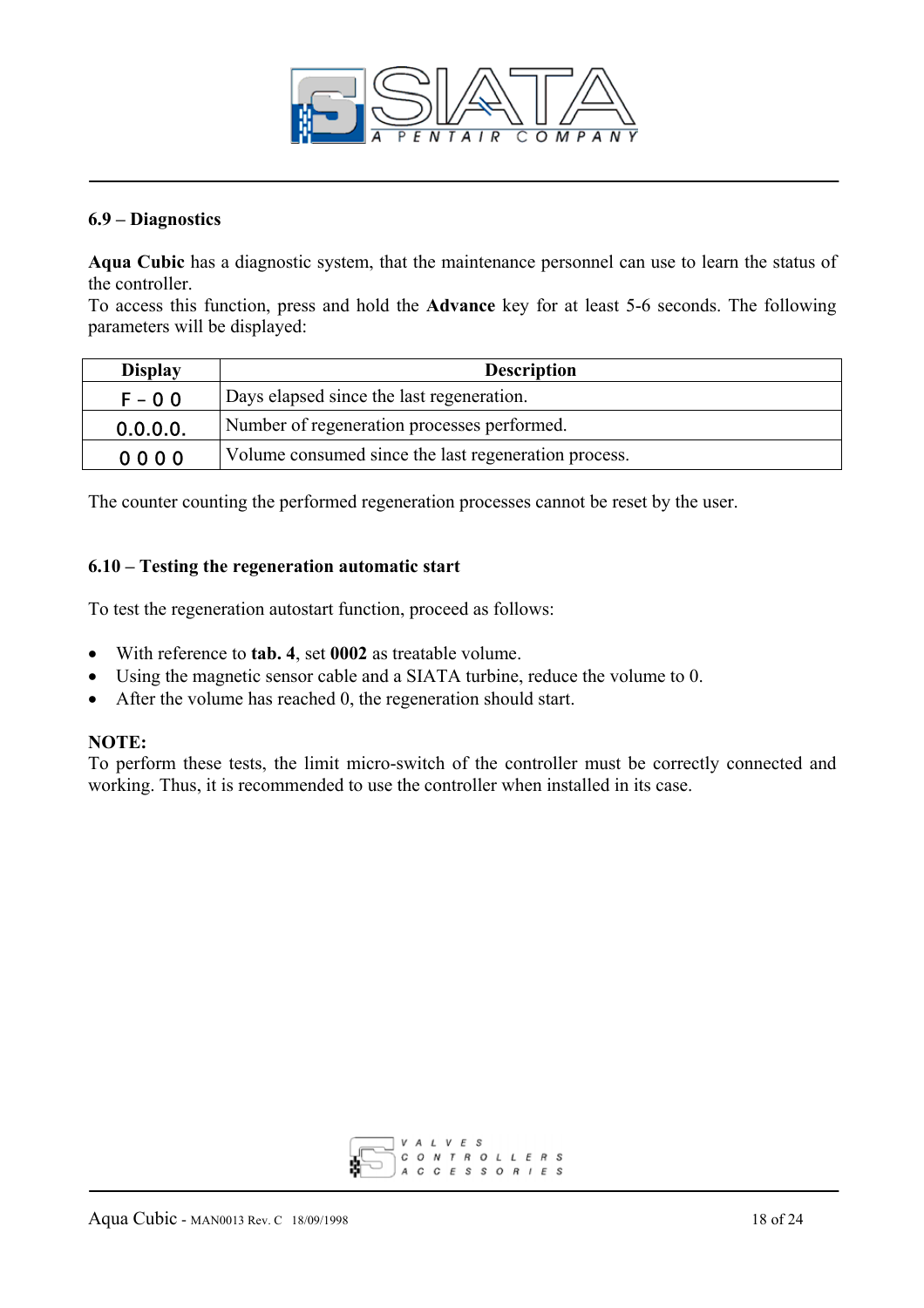

# **7 – TROUBLESHOOTING**

Here are some basic troubleshooting operations to solve those small problems that can arise while using **Aqua Cubic**.

As a general rule it is suggested, whenever possible, to check the problem by replacing the sole electronic board with another one, new or certainly working. It is important to understand whether the problem comes from electronics, mechanics, or wiring harness. Replacing the electronic board may be a precious help to identify the real cause of the defect. If our suggestions are not sufficient to solve your problems, please contact the SIATA assistance department.

| <b>DEFECT</b>                                                         | <b>POSSIBLE CAUSE</b>                                                               | <b>REMEDY</b>                                                                                                                                                                                                           |
|-----------------------------------------------------------------------|-------------------------------------------------------------------------------------|-------------------------------------------------------------------------------------------------------------------------------------------------------------------------------------------------------------------------|
|                                                                       | Outlet out of order.<br>Transformer plug out of order.<br>Transformer out of order. | Check the problem by connecting any other device<br>to the same outlet, and by connecting the controller<br>to another outlet.                                                                                          |
| The Controller does not power<br>on.                                  | Wiring harness problems.                                                            | Open the case. Check that the wires are correctly<br>mounted in the 7-pole connectors.                                                                                                                                  |
|                                                                       | The controller is blocked.                                                          | If you use the DIN lateral socket, verify that inside<br>the connector there are no short-circuited terminals.<br>Follow the instructions in 6.9                                                                        |
|                                                                       | The plastic parts are damaged.                                                      | Open the case. Verify the integrity of the plastic<br>parts that hold the microswitch (see Fig. 10).                                                                                                                    |
| The motor does not stop after<br>reaching the limit stop<br>position. | The microswitch is damaged.                                                         | Open the box and check (Fig. 10):<br>integrity of microswitch;<br>correct placement of microswitch;<br>correct placement of terminals;<br>integrity of wires;<br>integrity of the lever that activates the microswitch. |
|                                                                       | The cam is out of place.                                                            | Open the case (Fig. 10). Verify that the Seeger ring<br>that locks the cam is integer and correctly placed in<br>its housing.<br>Moving the cam with your hands, verify that it<br>activates the microswitch lever.     |
| The <i>controller</i> does not<br>perform regeneration                | The controller is not correctly<br>programmed.                                      | Verify that the programming has been performed<br>correctly. Verify that the regeneration start mode<br>corresponds to that really needed.                                                                              |
|                                                                       | The controller is inhibited.                                                        | If you use the DIN socket (Fig. 11), verify that<br>inside the connector there are no short-circuited<br>terminals.                                                                                                     |
| The display shows wrong<br>parameters.                                | Controller is in "out of program".                                                  | Reset the controller, following the instructions in<br>6.8                                                                                                                                                              |

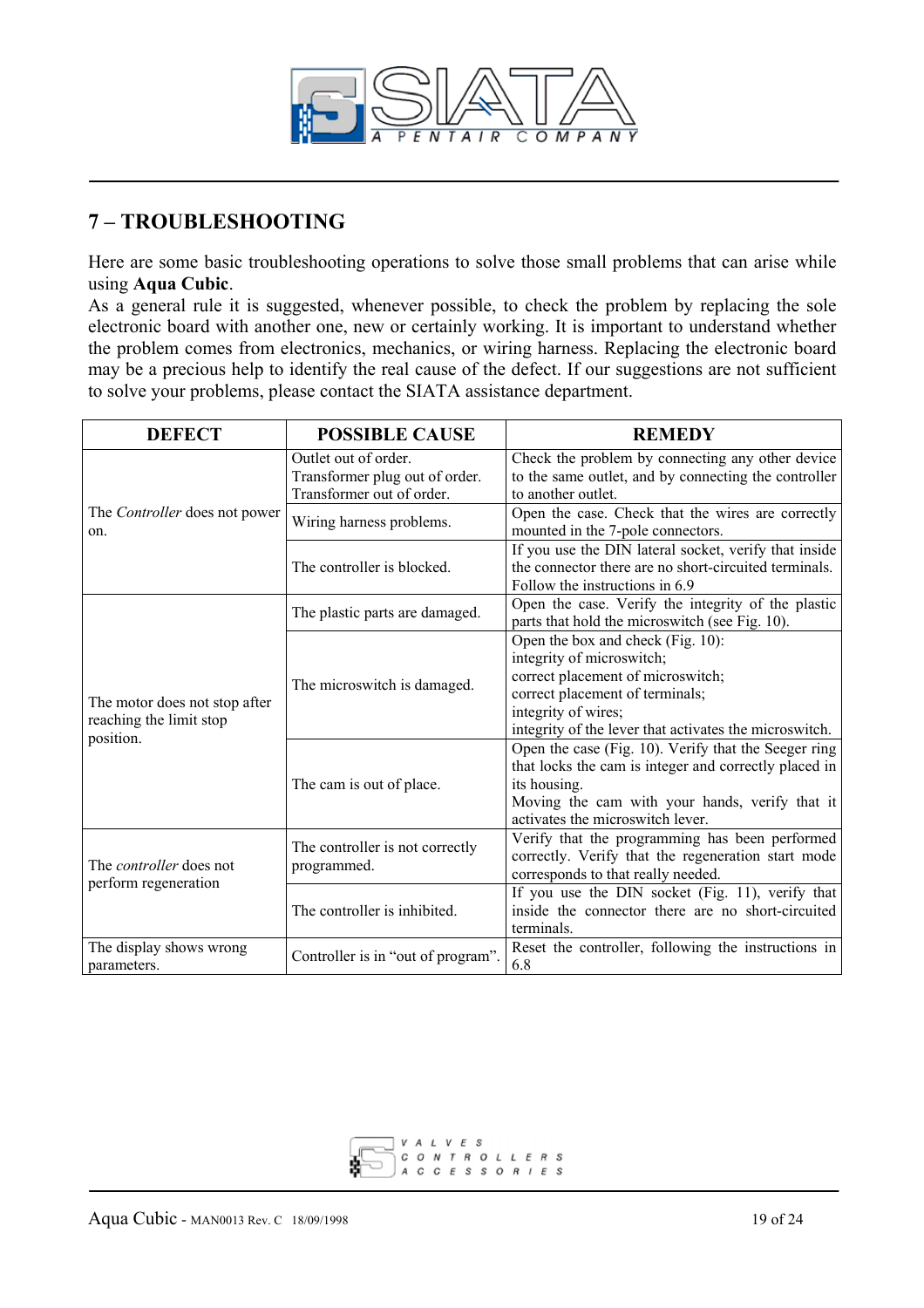



Fig. 10 clearly shows the microswitch, the mechanical parts for mounting and command, and the terminals connecting to the *controller*.



Fig. 11 shows the DIN 180º socket, where a liter counter sensor can be connected.

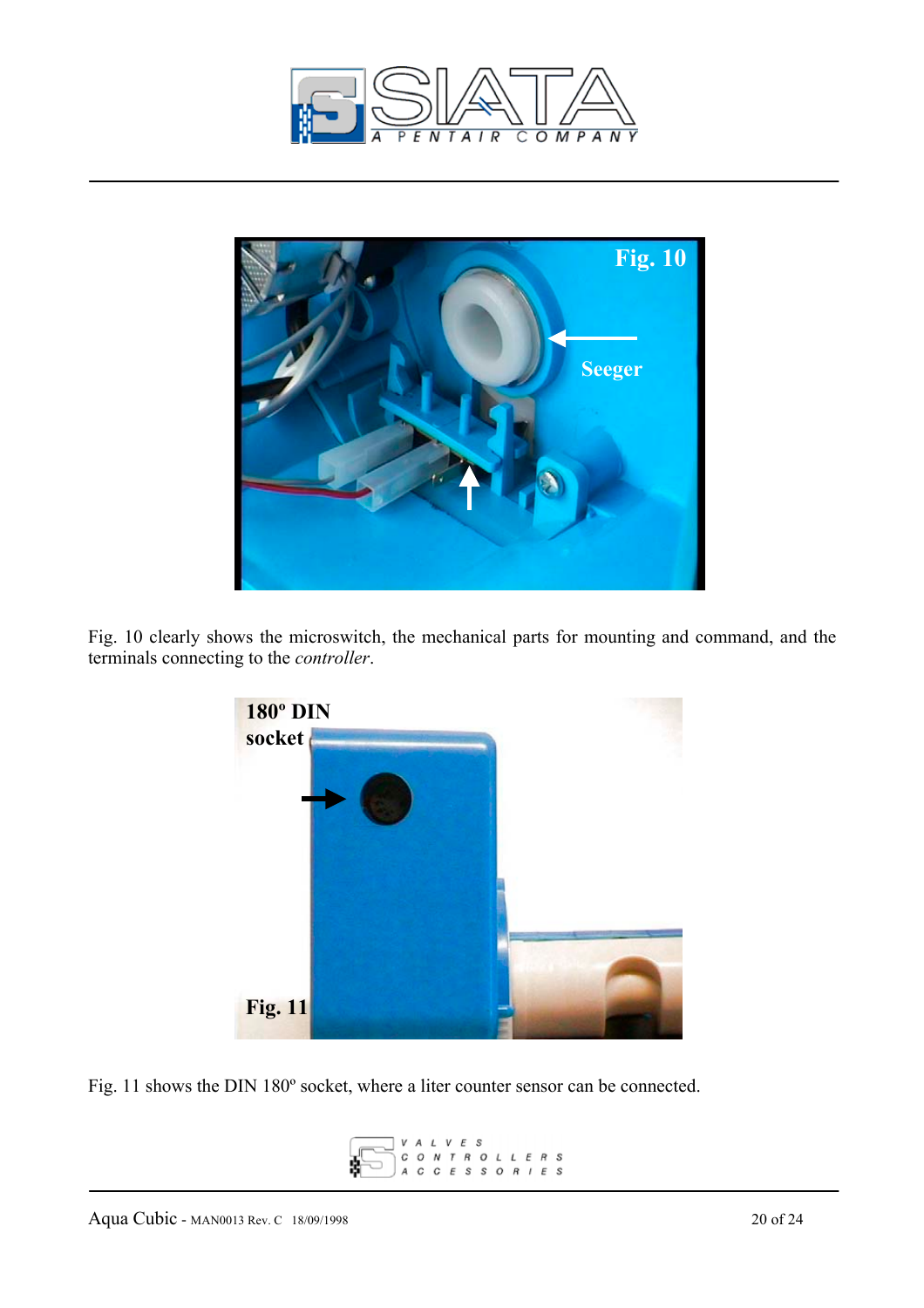

## **8 – SPARE PARTS**

Attachments DA0189 and DA0191 show the assembling tables for spare parts of a timer with external drivers (the table shows 2 drivers, but there can be up to 9) and of a timer with no external driver (this model is normally named **132**).

The numbered items in the tables refer to **table 6**, **Table of items**. They are further distinguished into explicit variants and implicit variants.

Among implicit variant we have:

- 1. **The cam group**. Items from 1 to 5, and item 12 (external driver group) indicated in attachment DA0189 are replaced by the sole item 22 (cam group 132) in attachment DA0191.
- 2. **The turbine sensor cable**. Items 20 and 21 are shown in both attachments. They are present only on **volumetric** timer, no matter if external drivers are installed or not.
- 3. **Second microswitch**. Item 19 in both attachments indicates the ring that controls the second microswitch while the cam rotates. Please contact the SIATA sales department for further information on the performance obtainable with this modification.
- 4. The plug-shaped transformer (item 6) is available in two models: *chlorine timer* transformer code 95-STC1; *non-chlorine timer* transformer code 95-STD.

The explicit variants concern only the timers with external drivers (attachment DA0189), which in the table are marked with an asterisk (\*):

- 1. **Number of pass-through drivers** (item 2). Their quantity changes according to the number of drivers installed on the timer. For example, a timer with 4 external drivers has 3 pass-through drivers (item 2) and only one closed driver (item 3).
- 2. **Coupling bars** (item 4). Their lengths change according to the number of drivers installed on the timer. The coupling bar code can be obtained by combining the base code (468-) with the number of drivers. Therfore, for a two-drivers timer the code is 468-2, while for a five-drivers timer is 468-5 and so on.
- 3. **Programming Cam** (item 12) for external drivers. It changes depending on the device type.

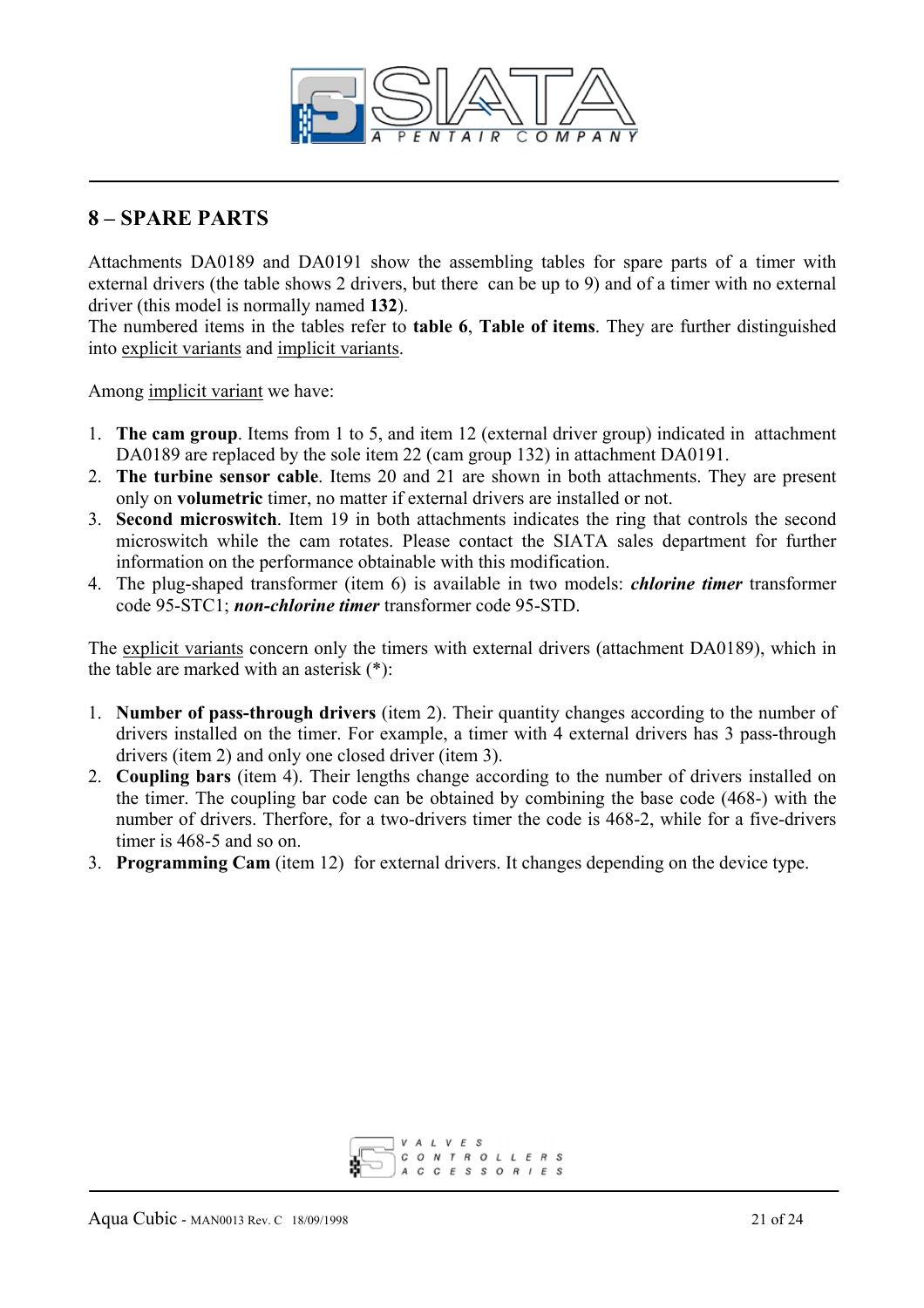

#### **Tab. 6 – Table of items shown on attachments DA0189 and DA0191**

| <b>Item</b>    | <b>Description</b>                            | Code        |
|----------------|-----------------------------------------------|-------------|
| $\mathbf{1}$   | Complete driver shoulder                      | 433-KIT     |
| $\overline{2}$ | Complete driver (closed)                      | 2253-A      |
| $\overline{3}$ | Complete pass-through driver                  | 2253-B*     |
| $\overline{4}$ | Coupling bar for external drivers             | $468 -$ *   |
| 5              | M5 nut for threaded bar                       | 468-D       |
| 6              | $230V - 12$ V plug-shaped transformer         | 95-STD      |
|                | 230V - 6 V plug-shaped transformer (CHLORINE) | 95-STC1     |
| $\overline{7}$ | Ratiomotor                                    | 94-R7       |
| 8              | Timer case kit                                | 81-KIT      |
| 9              | 7-pole connector                              | $93 - 7$    |
| 10             | Timer supply cable lock                       | 90          |
| 11             | Microswitch wire                              | 97          |
| 12             | External cam kit                              | $2221 - 2*$ |
| 13             | Micro-switch locking plate                    | 88-A        |
| 14             | Microswitch                                   | $92-F$      |
| 15             | Microswitch holder                            | 88          |
| 16             | Aqua Cubic electronic board kit               | 871-K       |
| 17             | Cover fastening screw                         | 120         |
| 18             | Transparent cover for timer case              | 82          |
| 19             | Stop ring on power takeoff                    | 84-AS       |
| 20             | <b>Black cable lock</b>                       | 90-XP       |
| 21             | Turbine sensor cable, 50 cm length            | 2223-50     |
| 22             | New driver timer programming cam kit          | 2229        |

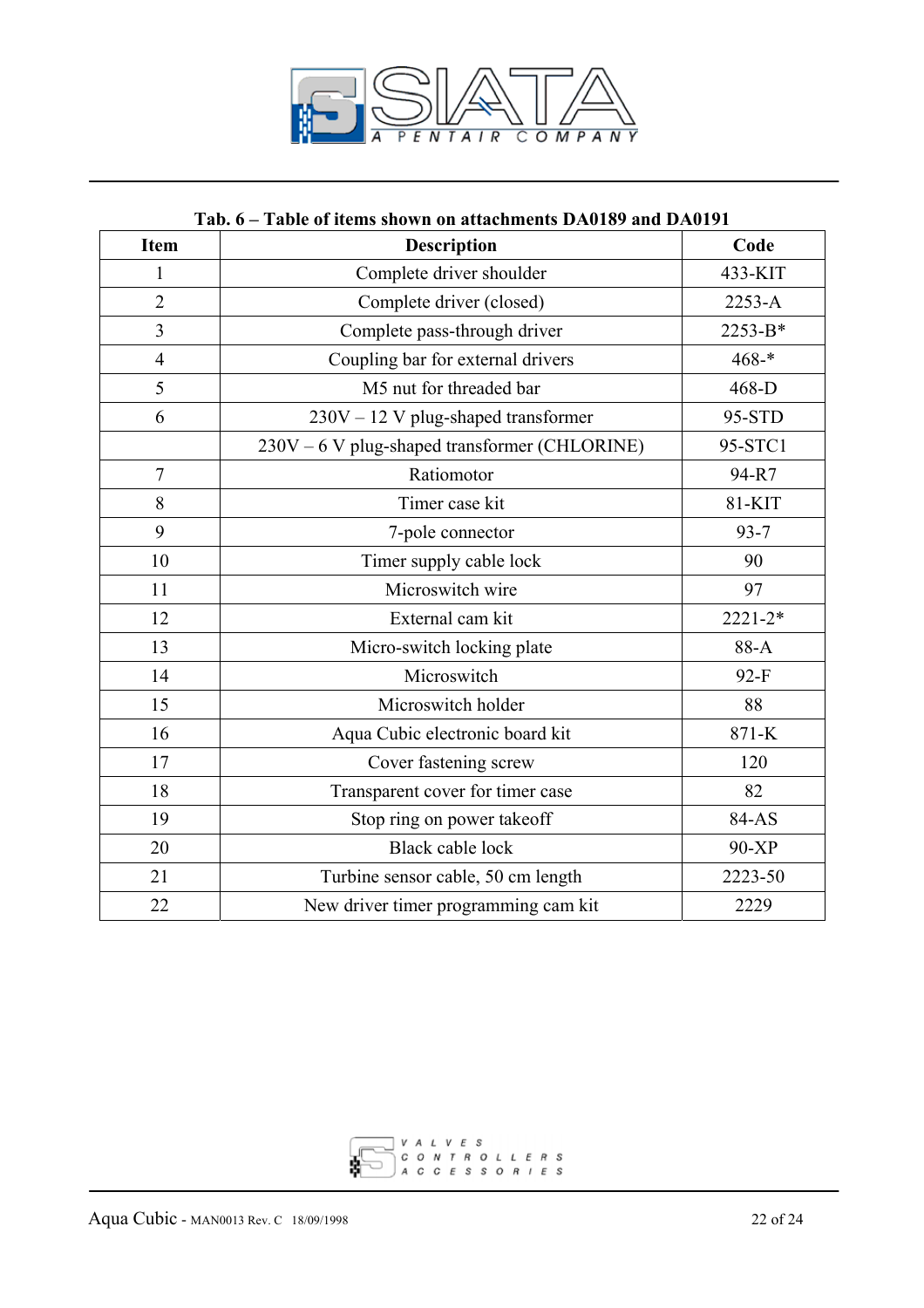



$$
\bigcap \begin{array}{c} G & O & N & T & R & O & L & L & E & R & S \\ 0 & 0 & 0 & 0 & 0 & 0 & 0 & 0 & 0 & 0 \\ 0 & 0 & 0 & 0 & 0 & 0 & 0 & 0 & 0 & 0 \\ 0 & 0 & 0 & 0 & 0 & 0 & 0 & 0 & 0 & 0 \\ 0 & 0 & 0 & 0 & 0 & 0 & 0 & 0 & 0 & 0 \\ 0 & 0 & 0 & 0 & 0 & 0 & 0 & 0 & 0 & 0 \\ 0 & 0 & 0 & 0 & 0 & 0 & 0 & 0 & 0 & 0 \\ 0 & 0 & 0 & 0 & 0 & 0 & 0 & 0 & 0 & 0 \\ 0 & 0 & 0 & 0 & 0 & 0 & 0 & 0 & 0 & 0 & 0 \\ 0 & 0 & 0 & 0 & 0 & 0 & 0 & 0 & 0 & 0 & 0 \\ 0 & 0 & 0 & 0 & 0 & 0 & 0 & 0 & 0 & 0 & 0 \\ 0 & 0 & 0 & 0 & 0 & 0 & 0 & 0 & 0 & 0 & 0 \\ 0 & 0 & 0 & 0 & 0 & 0 & 0 & 0 & 0 & 0 & 0 \\ 0 & 0 & 0 & 0 & 0 & 0 & 0 & 0 & 0 & 0 & 0 \\ 0 & 0 & 0 & 0 & 0 & 0 & 0 & 0 & 0 & 0 & 0 \\ 0 & 0 & 0 & 0 & 0 & 0 & 0 & 0 & 0 & 0 & 0 \\ 0 & 0 & 0 & 0 & 0 & 0 & 0 & 0 & 0 & 0 & 0 \\ 0 & 0 & 0 & 0 & 0 & 0 & 0 & 0 & 0 & 0 & 0 \\ 0 & 0 & 0 & 0 & 0 & 0 & 0 & 0 & 0 & 0 & 0 \\ 0 & 0 & 0 & 0 & 0 & 0 & 0 & 0 & 0 & 0 & 0 \\ 0 & 0 & 0 & 0 & 0 & 0 & 0 & 0 & 0 & 0 & 0 \\ 0 & 0 & 0 & 0 & 0 & 0 & 0 & 0 & 0 & 0 & 0 & 0 \\ 0 & 0 & 0 & 0 & 0 & 0 & 0 & 0 & 0 & 0 & 0 \\ 0 & 0 & 0 & 0 & 0 & 0 & 0
$$